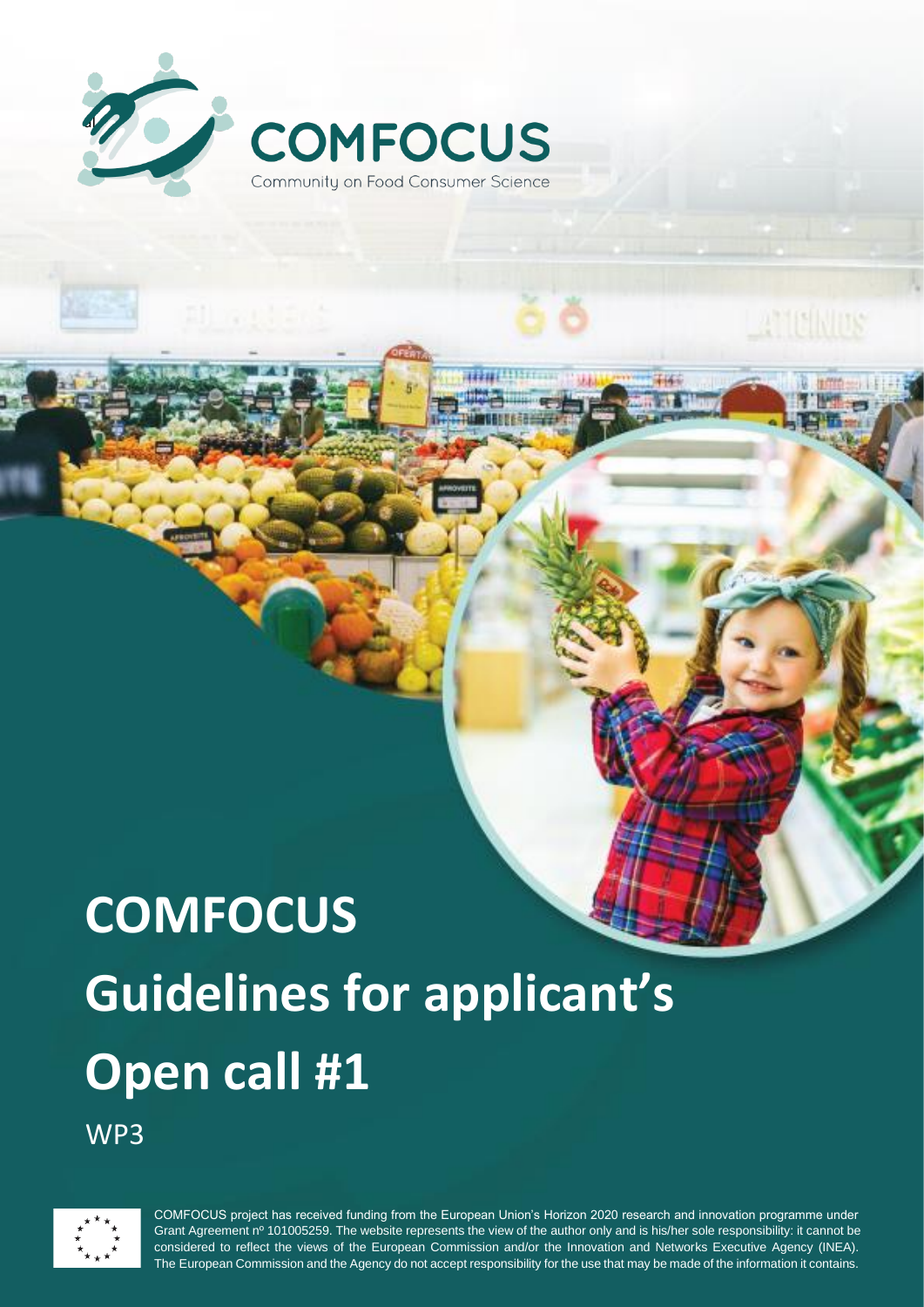## Index

| 2. |  |
|----|--|
| 3. |  |
|    |  |
|    |  |
|    |  |

## **Index of Tables**

## **Index of Figures**

|--|

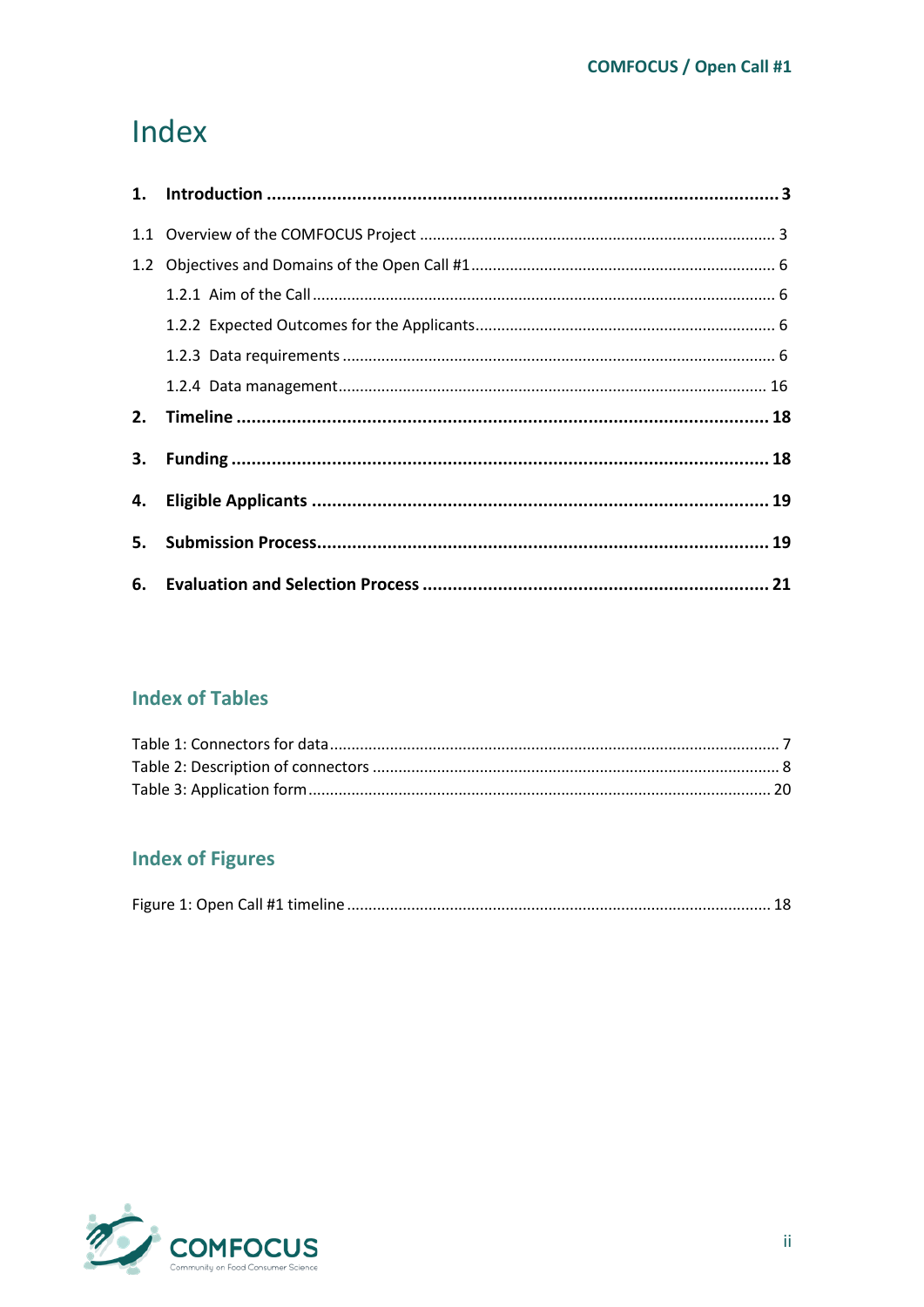## <span id="page-2-0"></span>**1. Introduction**

**COMFOCUS Open Call #1 is offering virtual access to key European research infrastructure (EQT)<sup>1</sup> in the multidisciplinary field of food consumer science linked to healthy eating based on an original and innovative research proposal related to exploring the motivational factors in healthy eating, including interest in food products and services that aim to support healthy eating.**

## <span id="page-2-1"></span>1.1 Overview of the COMFOCUS Project

COMFOCUS integrates key European research infrastructures in the multidisciplinary field of food consumer science, in order to promote their optimal use and joint development, covering a variety of scientific disciplines, research methodologies and geographical locations. COMFOCUS will provide the academic and private research community with easy virtual and transnational access to high quality services and resources. These are needed to harmonize and professionalize the European food consumer science community and to advance it beyond its current level of fragmentation.

COMFOCUS new level of research infrastructure could be contributing to European healthy food choice public policies and private strategies and increasing the business and policy relevance of food consumer science insights.

Essentially, COMFOCUS will achieve integration around harmonisation approaches for key food consumer science concepts, their measurement and research procedures for the use of installations, to ensure optimal use of the resources collectively. COMFOCUS will do so for:

- measures connected to other RIs (such as socio-demographic and socio-economic variables),
- sets of its more conventional self-reported measures,
- alternative and behavioural measures that the food consumer science community is increasingly adopting, but for which the installations are not (yet) widely accessible.

In parallel, a set of digital services (the COMFOCUS Toolbox) will be developed for data search, data validation, protocol search, visualisation of data, and scientific analysis, made available to all researchers in academia and industry to ensure that resources are made FAIR (Findable, Accessible, Inter-operable & Re-usable) through the central access point of the COMFOCUS Knowledge platform. This will facilitate optimal virtual access to data on food consumer science, optimal use of data, networks and facilities, thus bringing the food consumer

<sup>&</sup>lt;sup>1</sup> Easy Questionnaire Tool in Open Call #1 will be provided only by Wageningen Univesity and Research

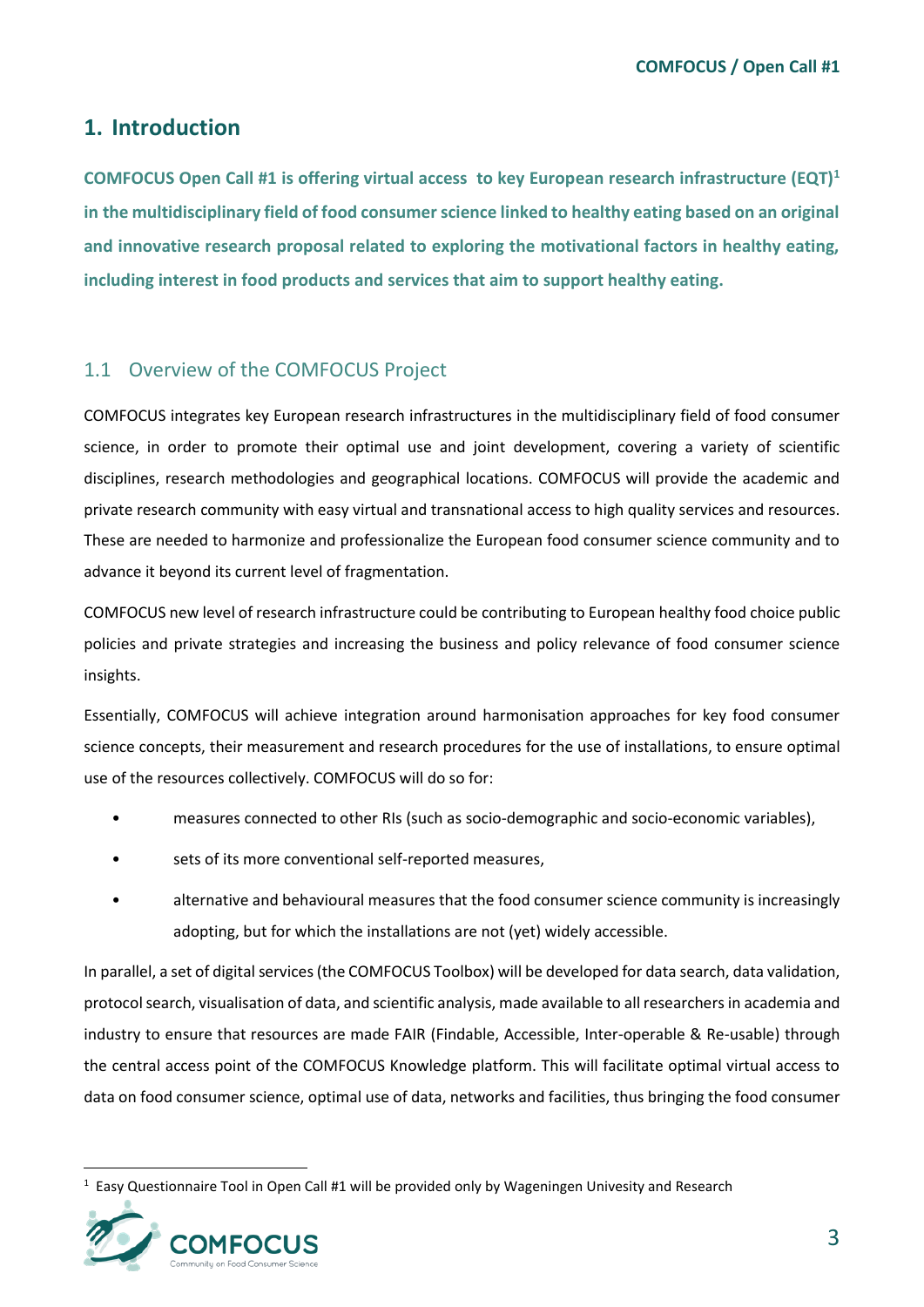science (starting) community to its next level. New standards will be designed to ensure that the new approach is not only FAIR, but adhering to RRI principles (Responsible Research & Innovation).

The strategic objective of optimal use and joint development of food consumer science research infrastructures (RIs) is reached through a coordinated set of activities on networking, joint research and transnational and virtual access.

Networking Activities(NA) will allow better use of existing research infrastructures and strengthen collaboration across food consumer science research groups, disciplines and borders. This will be achieved in close interactions with key stakeholders in academia and industry (users) as well as key technology developers, advanced data analytics and data science (providers). In particular, the project will:

Provide a system for harmonised and optimised transnational and virtual access to state-of-the-art food consumer science research infrastructures.

Develop and disseminate the COMFOCUS Knowledge platform as the open access point to harmonised data, procedures and insights from food consumer science research infrastructures.

Define new collaboration strategies for advancing the food consumer science community at the interface with data-and computer scientists, needed to connect still isolated consumer research infrastructures.

Actively advocate and educate FAIR science principles and RRI guidelines to food consumer science stakeholders in industry, broader academia and technology developer to foster innovation.

Through Joint Research Activities (JRA), this project will mobilise the COMFOCUS network to come up with agreed harmonised research approaches and methodologies for the field of food consumer science, according to FAIR and RRI principles. In particular, the project will:

Design, from joint development, an agreed process for harmonisation of measures and research protocols, for application throughout COMFOCUS, and beyond its scope and project duration.

Develop a set of harmonised protocols the measurement and research procedures in the areas of both more conventional self-report measures and emerging technologies.

Develop a harmonised logical framework and ontology for food consumer science data as a basis for tools allowing the actual integration and leverage of food consumer science data sources.

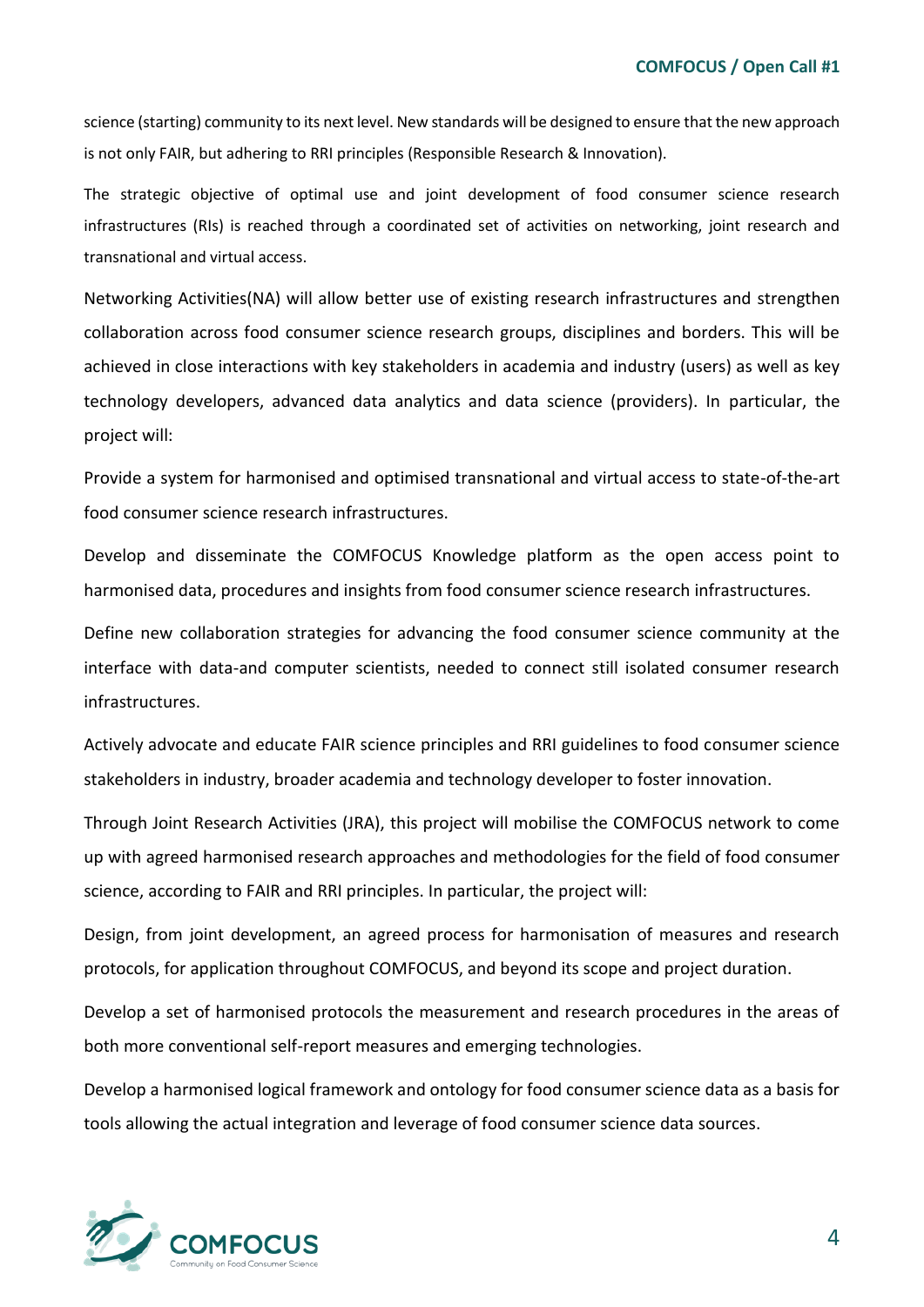Define and implement RRI guidelines for transparent, ethical and societally acceptable COMFOCUS practice regarding FAIR data approaches.

At the Transnational and Virtual Access level (VA/TNA), COMFOCUS will:

Provide and support effective and convenient virtual (VA) and transnational (TNA) access to state of the art food consumer science research infrastructures, to all European researchers.

Reach out to new users by publicizing widely the Open Calls for access and promoting equal opportunities (e.g. Southern and Eastern European countries)

Select VA/TNA applications according to their excellence, feasibility, scientific priorities, and follow the principles of transparency, fairness and impartiality (e.g. gender issues)

At the support level, this project aims to progress the EU food consumer science community. In particular, the project will:

Boost exploitation and innovation of the RIs by providing scientists from academia and private sector coordinated and easy transnational and virtual access across RIs.

Advance the community in impact and quality by providing the COMFOCUS Toolbox including (a) a data validation tool (incl. against FAIR & RRI principles), (b) a harmonised protocol search tool, (c) a harmonised dataset search tool, (d) a scientific analysis and visualisation tool, and (e) a representational learning tool at the COMFOCUS Knowledge platform.

Implement a communication, dissemination and exploitation strategy to guarantee a sustainable continuation of the COMFOCUS platform tailored to the current and future needs of stakeholders.

Prepare an upcoming generation of researchers for a new Europe-wide perspective of consumer science in which consumer data is shared, linked, and re-used through supervised research experiences within the Virtual and Transnational Access Open Call research programme and joint development of food consumer science research infrastructures (RIs) is reached through a coordinated set of activities on networking, joint research and transnational and virtual access.

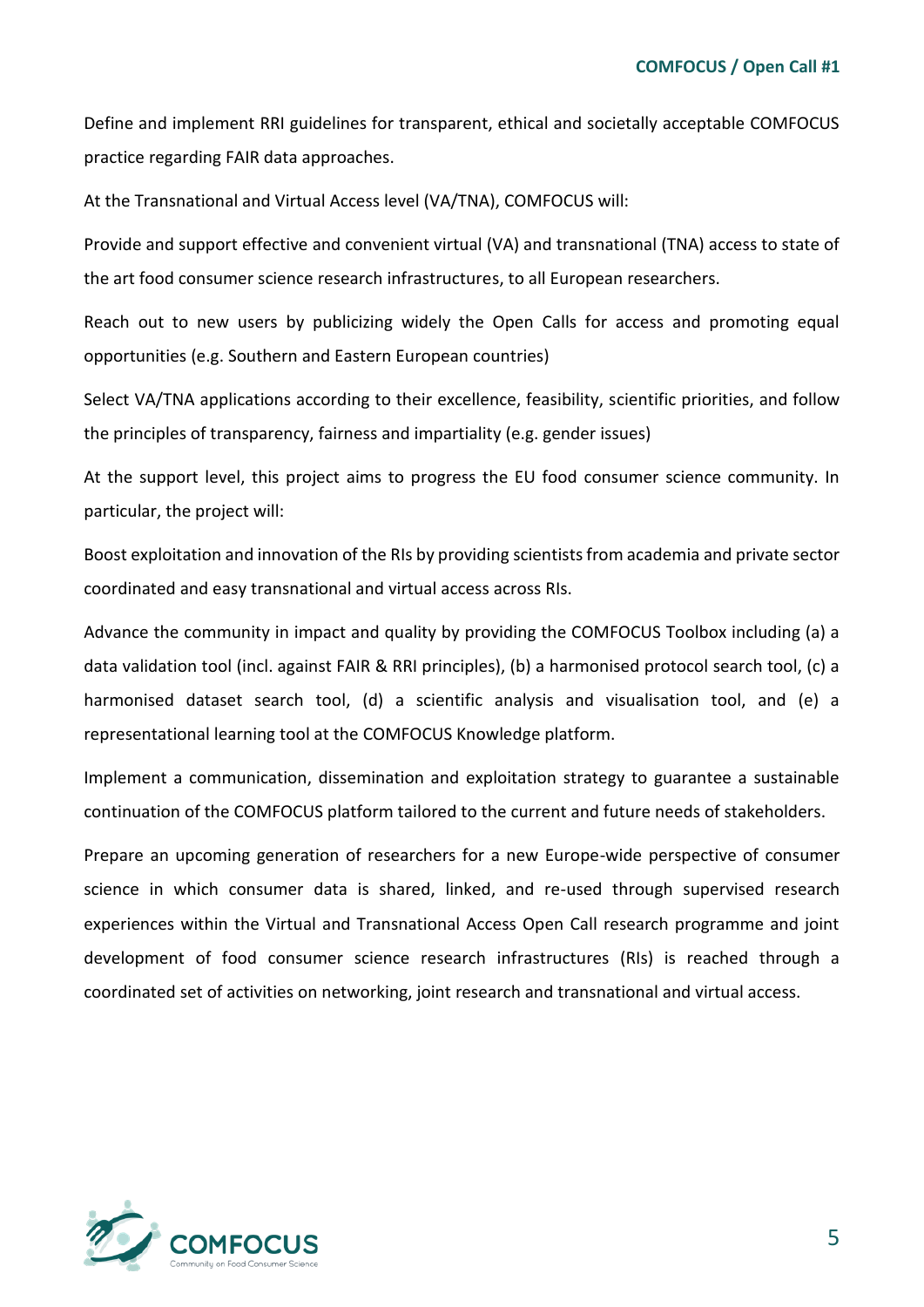## <span id="page-5-0"></span>1.2 Objectives and Domains of the Open Call #1

## <span id="page-5-1"></span>1.2.1 Aim of the Call

The COMFOCUS Open Call 1 invites proposals for studies in the field of food consumer science with a connection to healthy eating. These studies can relate to consumer behaviour in relation to healthy food choices, other food-related activities, motivation factors behind food choices, perceptions of healthy eating in general, or the perceptions of single food products. The main purpose and target of the studies may vary, but we expect the proposed studies to contain an aspect that relates to healthy eating.

#### <span id="page-5-2"></span>1.2.2 Expected Outcomes for the Applicants

To tackle this challenge in food consumer science, in this Open Call, we try to find common nominators used in studies and thereby enable the use of data beyond its primary use. In order to take part in the Open Call, you are asked to comply with simple rules of using a number of selected harmonised measures (so-called connectors, see below) in your study. If you agree with this, description of your data will be included in *COMFOCUS Knowledge Platform*, and this enables you to connect with other researchers having their own datasets with the same connectors. This will enable you to work together with other researchers and create new research questions in addition to the primary purpose of your study. Thus, taking part in the Open Call does not compromise your original research aims and planned use of data.

In order to be able to combine and utilise the datasets in the future, we have selected a number of connecting concepts (see Table 1) that are measured with self-reported scales and questions in survey studies. In COMFOCUS, the measurement of these concepts has been harmonised so that the data from different studies becomes comparable.

#### <span id="page-5-3"></span>1.2.3 Data requirements

Below is the list of constructs that have been identified by food consumer scientists as the most relevant in the study of food consumer behaviour. In order to take part in the Open Call, you need to select at least one connector concept<sup>2</sup> from category A and one from category B (from Table 1 below) as part of your study and use the harmonised measures developed by our team when operationalising the concepts. In addition, using harmonised measures for socio-demographic variables is required. Using other concepts that have harmonised measures in COMFOCUS library is highly recommended. This does not exclude using other operationalisations in parallel to those in the COMFOCUS library. The use of these measures will enable diverse

<sup>&</sup>lt;sup>2</sup> Detailed information about connector concepts is indicated in Guidelines for applicants (Annex 1)

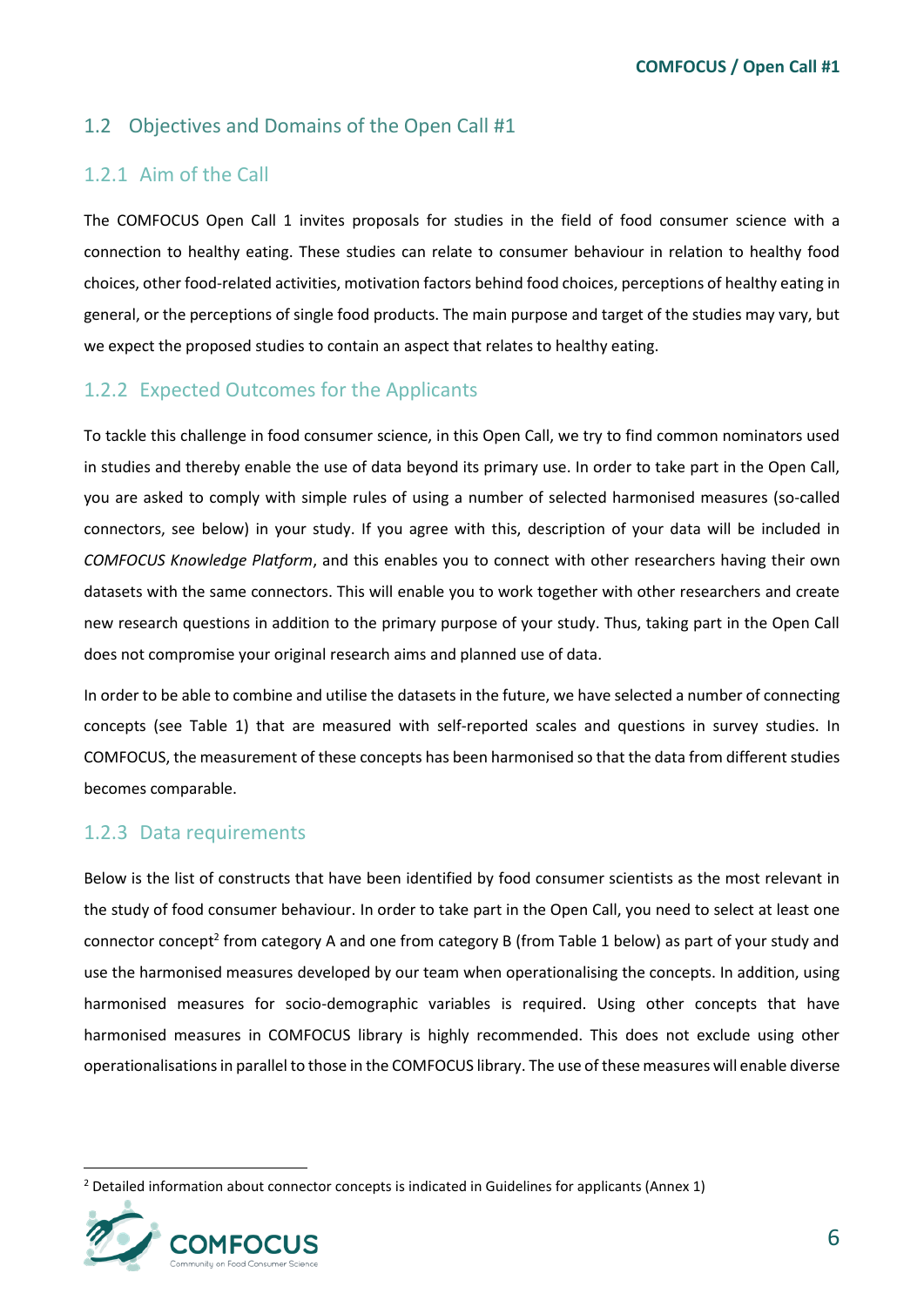researchers participating in this call to connect and link their data sets, should they wish to do so and help the development of the COMFOCUS RI platform.

#### <span id="page-6-0"></span>**Table 1: Connectors for data**

|                  | <b>Concepts</b>                                              | <b>Harmonised measure</b>                     | <b>Scope</b>                            |
|------------------|--------------------------------------------------------------|-----------------------------------------------|-----------------------------------------|
|                  |                                                              | Modified Global diet quality                  |                                         |
| A1               | Healthy eating index                                         | score                                         | Healthy diet/eating                     |
|                  |                                                              | X items                                       |                                         |
|                  |                                                              | <b>COMFOCUS</b>                               |                                         |
| A2               | <b>Behavioural intentions</b>                                | 4 items                                       | <b>Healthy eating</b>                   |
| A3               | Habitual behaviour                                           | 2 items                                       | <b>Healthy eating</b>                   |
|                  |                                                              |                                               | Subjective nutrition                    |
| B <sub>1</sub> a | Subjective nutrition knowledge                               | 5 items                                       | knowledge                               |
| B1b              | Objective nutrition knowledge                                | 20 items                                      | Objective nutrition                     |
|                  |                                                              |                                               | knowledge                               |
| <b>B2</b>        | Attitude towards nutritionally<br>healthy eating             | General Health Interest (GHI)<br>8 items      | <b>Healthy eating</b>                   |
| B <sub>3</sub> a | Self-identity - healthy eater                                | Healthy eater identity<br>4 items             | <b>Health-oriented food</b><br>consumer |
| B <sub>3</sub> b | Self-identity - sustainable<br>consumer (only when with B3a) | Pro-environmental self-identity<br>4 items    | Sustainable food consumer               |
| <b>B4*</b>       | Willingness to pay                                           | Deviation from reference price<br>1 item      | Food products/product<br>categories     |
| $B5*$            | <b>Emotional responses</b>                                   | EsSense <sup>®</sup> profile<br>25 items      | Food products/product<br>categories     |
| <b>B6*</b>       | <b>Expectations about food</b>                               | <b>COMFOCUS</b><br>11 items                   | Food products/product<br>categories     |
| <b>B6#</b>       | Expected healthiness/Health<br>image                         | 1 item                                        | Food products/product<br>categories     |
| <b>B7</b>        | Trust                                                        | <b>TBD</b>                                    | Food and nutrition security             |
| C                | Socio-demographics                                           | Gender, age,<br>socio-econ. status; education | <b>Consumer characteristics</b>         |

# included in B6 which is the wider expectation profile of foods

In studies where specific food products or categories are the scope, including the B6# on health image is highly recommended.

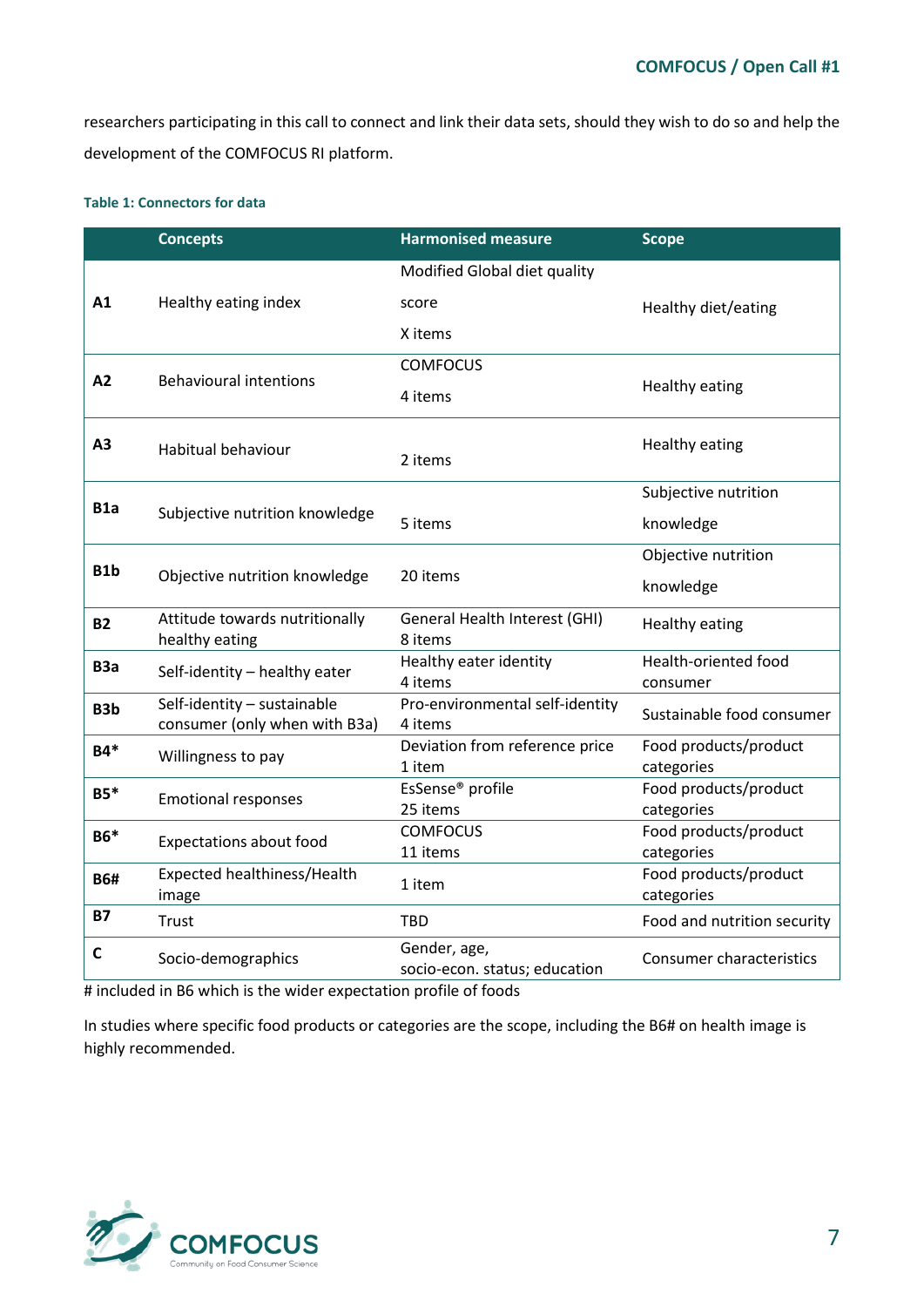#### **Table 2: Description of connectors**

|    | <b>Construct</b> | <b>Harmonised measure</b> | <b>Description of the measure items</b>                                                 |                   |
|----|------------------|---------------------------|-----------------------------------------------------------------------------------------|-------------------|
| A1 | Healthy          | Frequency scale with      | Modified Global Diet Score - 22 items                                                   | Link1, Link2 to   |
|    | eating -diet     | 13 product categories     | See the separate question and scoring sheets                                            | the background    |
|    |                  |                           |                                                                                         | document          |
| A2 | Intentions       | Healthy eating            | I will eat healthy in the next month*                                                   | Fishbein and      |
|    |                  | intentions                | 7-point Likert scale ranging from 1) "unlikely" to 7) "likely"                          | Ajzen (2010)      |
|    |                  | 4 items                   | I intend eat healthy in the next month*                                                 | Link to the       |
|    |                  |                           | 7-point Likert scale ranging from 1) "definitively do not" to 7) "definitively do"      | background        |
|    |                  |                           | I plan to eat healthy in the next month*                                                | document          |
|    |                  |                           | 7-point Likert scale ranging from 1) "strongly disagree" to 7) "strongly agree"         |                   |
|    |                  |                           | I will try to eat healthy in the next month*                                            |                   |
|    |                  |                           | 7-point Likert scale ranging from 1) "false" to 7) "true"                               |                   |
|    |                  |                           | *In addition to this healthy eating intention measure, it is up to the researcher to    |                   |
|    |                  |                           | define additional intention measurements (i.e., for specific products or product        |                   |
|    |                  |                           | categories) as best fit their research purpose. However, the identical items and        |                   |
|    |                  |                           | formulations of items should be used. For additional intention measurements, the        |                   |
|    |                  |                           | researcher is free to define the time period (i.e., in the next 2 weeks/3 months/1 year |                   |
|    |                  |                           | $etc.$ ).                                                                               |                   |
| A3 | Self-            | 1 item                    | In general, how healthy is your diet? Would you say it is                               | Loft field et al. |
|    | evaluated        |                           | Excellent, 2) very good, 3) good, 4) fair, 5) poor + options                            | (2015)<br>Link to |
|    |                  |                           | 6) refuse to say, 7)) don't know                                                        |                   |

<span id="page-7-0"></span>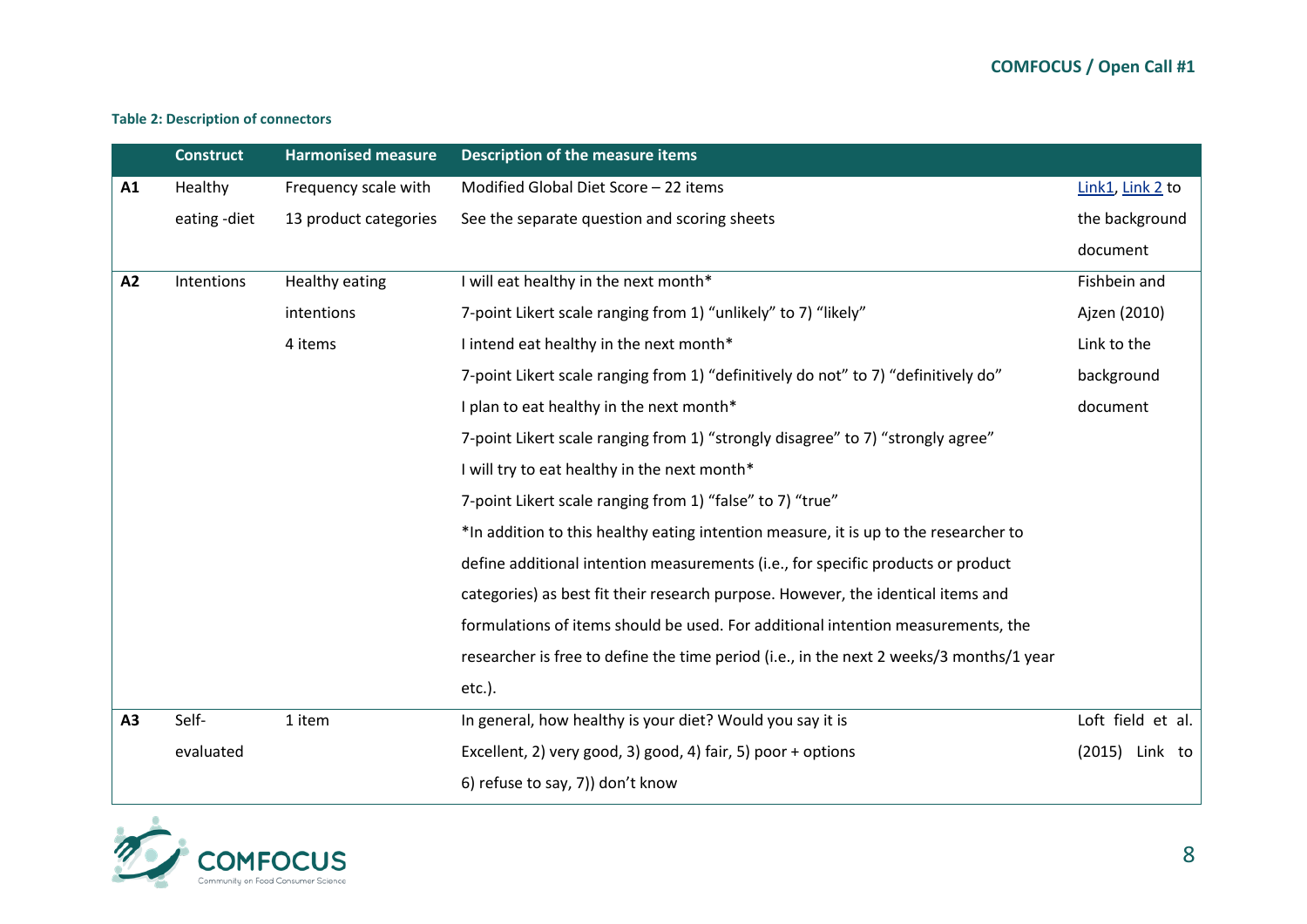|                  | healthiness |                      | Choose the option that best describes the healthiness of the diet                           | the background   |    |     |
|------------------|-------------|----------------------|---------------------------------------------------------------------------------------------|------------------|----|-----|
|                  | of diet     |                      |                                                                                             | document         |    |     |
| B <sub>1</sub> a | Subjective  | Subjective nutrition | I know pretty much about nutrition.                                                         | Flynn            |    | and |
|                  | nutrition   | knowledge            | I do not feel very knowledgeable about nutrition. (R)                                       | Goldsmith        |    |     |
|                  | knowledge   |                      | Among my circle of friends, I'm one of the "experts" on nutrition.                          | (1999)           |    |     |
|                  |             |                      | Compared to most other people, I know less about nutrition. (R)                             | Link             | to | the |
|                  |             |                      | When it comes to nutrition, I really don't know a lot. (R)                                  | background       |    |     |
|                  |             |                      |                                                                                             | document         |    |     |
|                  |             |                      | 7-point Likert scale ranging from 1) "strongly disagree" to 7) "strongly agree"             |                  |    |     |
| B <sub>1</sub> b | Objective   | Objective nutrition  | Lentils contain only few useful nutrients, therefore their health benefit is not great (F). | Dickson-         |    |     |
|                  | nutrition   | knowledge            | If you have eaten high-fat foods, you can reverse the effects by eating apples (F).         | Spillmann et al. |    |     |
|                  | knowledge   |                      | If cream is whipped it contains less calories than in its liquid form (F).                  | (2011)           |    |     |
|                  |             |                      | A healthy meal should consist of half meat, a quarter vegetables and a quarter side         | Link             | to | the |
|                  |             |                      | dishes (F).                                                                                 | background       |    |     |
|                  |             |                      | Fat contains fewer calories than the same amount of fiber (F).                              | document         |    |     |
|                  |             |                      | A salad dressing made with mayonnaise is as healthy as the same dressing made with          |                  |    |     |
|                  |             |                      | mustard (F).                                                                                |                  |    |     |
|                  |             |                      | Fat is always bad for your health; you should therefore avoid it as much as possible        |                  |    |     |
|                  |             |                      | (F).                                                                                        |                  |    |     |
|                  |             |                      | Pasta with tomato sauce is healthier than pasta with mushroom and cream sauce (T).          |                  |    |     |
|                  |             |                      | A balanced diet implies eating all foods in the same amounts (F).                           |                  |    |     |

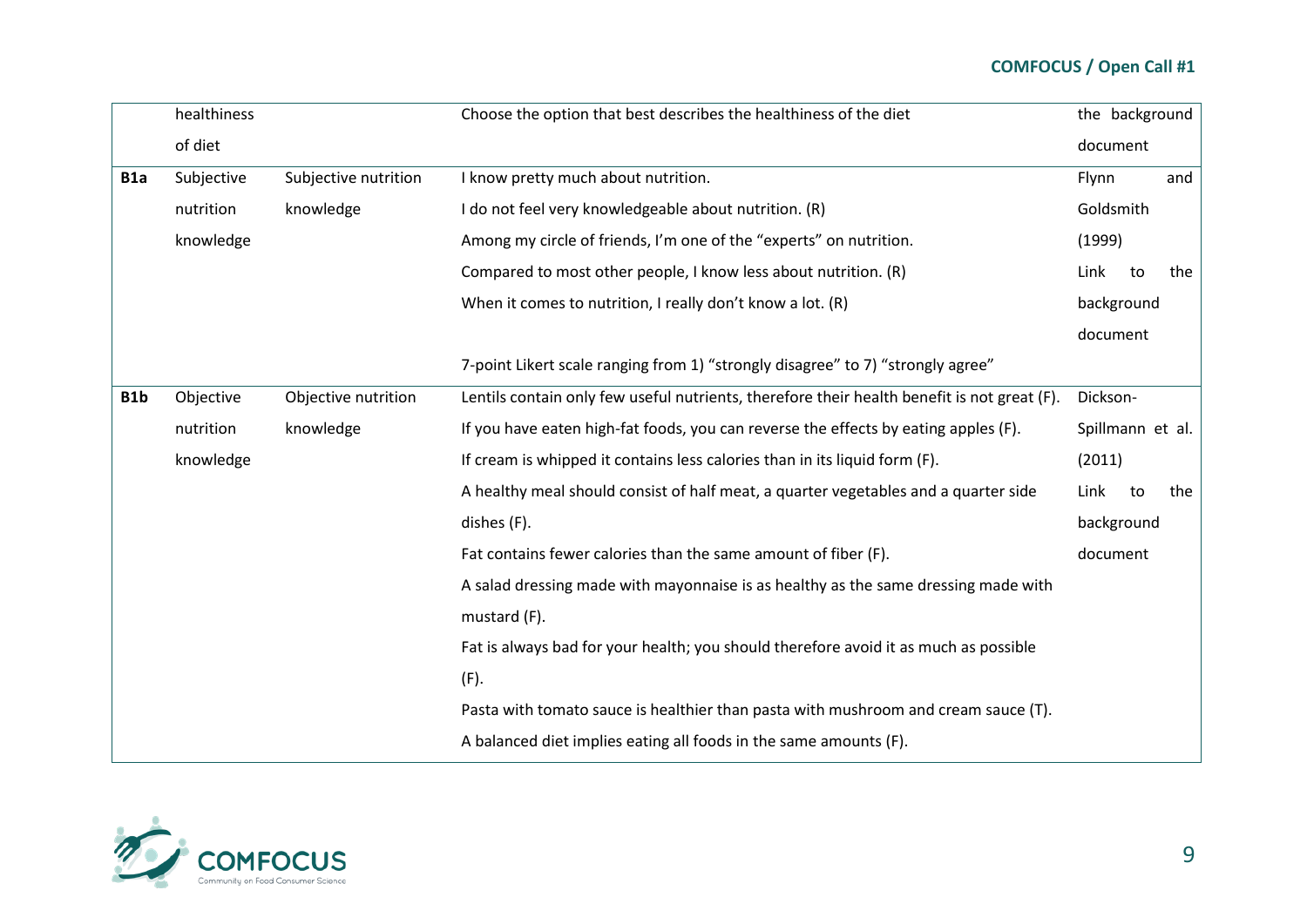|           |               |                       | The health benefit of fruit and vegetables lies alone in the supply of vitamins and  |                 |  |
|-----------|---------------|-----------------------|--------------------------------------------------------------------------------------|-----------------|--|
|           |               |                       | minerals (F).                                                                        |                 |  |
|           |               |                       | Bacon contains more calories than ham (T).                                           |                 |  |
|           |               |                       | Oily fish (salmon, mackerel) contain healthier fats than red meat (T).               |                 |  |
|           |               |                       | To eat healthily, you should eat less fat. Whether you also eat more fruit and       |                 |  |
|           |               |                       | vegetables does not matter (F).                                                      |                 |  |
|           |               |                       | A scoop of chocolate ice cream is just as healthy as a scoop of lemon sorbet (F).    |                 |  |
|           |               |                       | The same amount of beef steak and chicken breast contains equally many calories (F). |                 |  |
|           |               |                       | The same amount of sugar and fat contains equally many calories (F).                 |                 |  |
|           |               |                       | A sandwich with mozzarella contains as many calories as the same sandwich with       |                 |  |
|           |               |                       | Gruyère cheese (F).                                                                  |                 |  |
|           |               |                       | For a healthy nutrition, dairy products should be consumed in the same amounts as    |                 |  |
|           |               |                       | fruit and vegetables (F).                                                            |                 |  |
|           |               |                       | Skimmed milk contains fewer minerals than full-fat milk (F).                         |                 |  |
|           |               |                       | Brown sugar is much healthier than white sugar(F).                                   |                 |  |
|           |               |                       | (F): False response; (T): true response. Correct answers are assigned one point and  |                 |  |
|           |               |                       | incorrect or "don't know" answers are assigned zero points.                          |                 |  |
| <b>B2</b> | Attitude      | <b>General Health</b> | The healthiness of food has little impact on my food choices. (R)                    | Roininen et al. |  |
|           | towards       | Interest (GHI)        | I am very particular about the healthiness of food I eat.                            | 1999            |  |
|           | nutritionally | 8 items               | I eat what I like and I do not worry much about the healthiness of food. (R)         | Link to the     |  |
|           | healthy       |                       | It is important for me that my diet is low in fat.                                   | background      |  |
|           | eating        |                       | I always follow a healthy and balanced diet.                                         | document        |  |
|           |               |                       | It is important for me that my daily diet contains a lot of vitamins and minerals.   |                 |  |

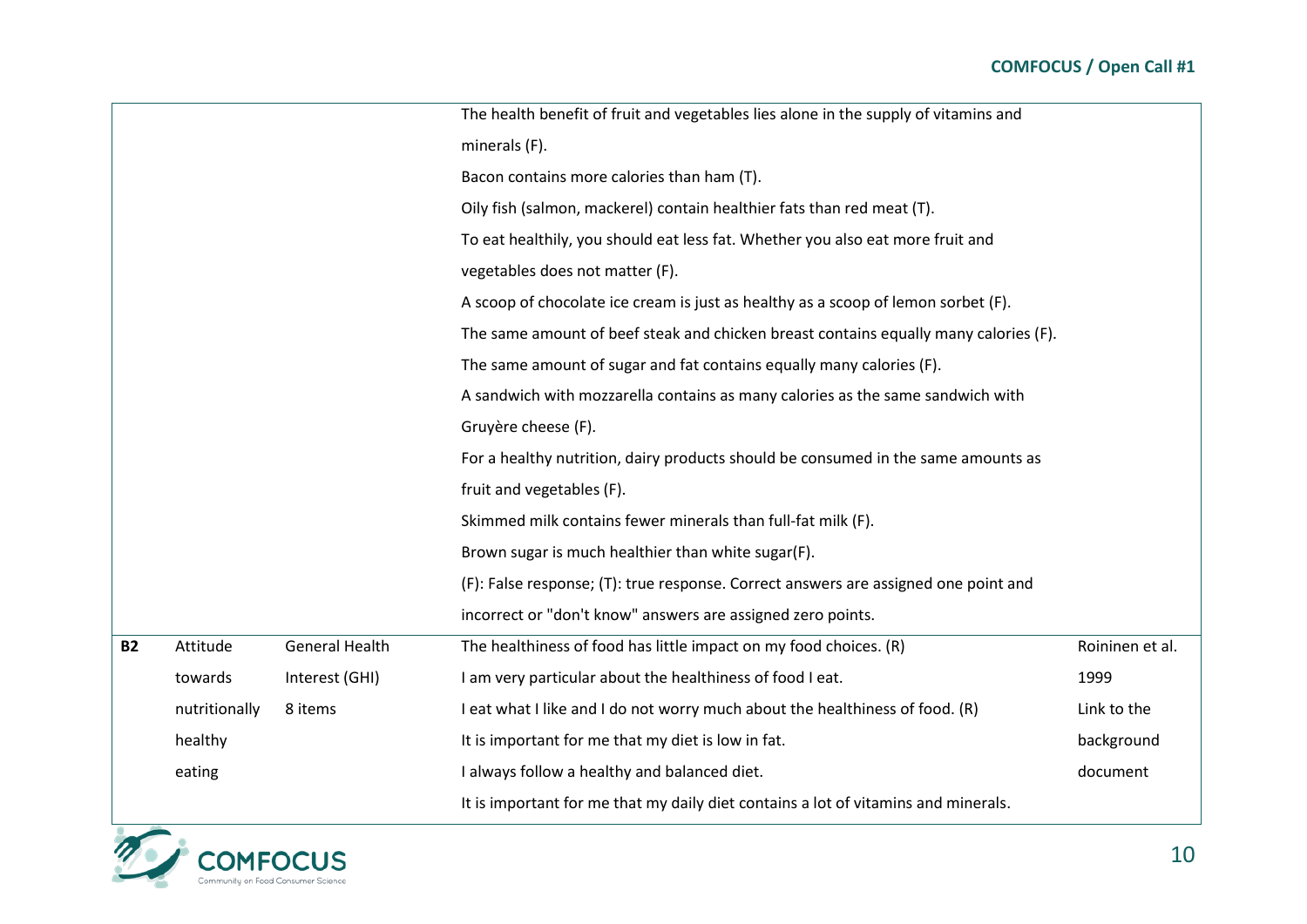|                  |               |                        | The healthiness of snacks makes no difference to me. (R)                                    |                   |
|------------------|---------------|------------------------|---------------------------------------------------------------------------------------------|-------------------|
|                  |               |                        | I do not avoid foods, even if they may raise my cholesterol. (R)                            |                   |
|                  |               |                        | (R) reversed score                                                                          |                   |
|                  |               |                        | 7-point Likert scale ranging from 1) "strongly disagree" to 7) "strongly agree"             |                   |
| B <sub>3</sub> a | Self-identity | Healthy eater identity | I think of myself as a healthy eater.                                                       | Carfora, V.,      |
|                  | $-$ healthy   | 3 items                | I think of myself as a person who is interested in eating healthy.                          | Caso, D., &       |
|                  | eater         |                        | I think of myself as someone who is concerned about the health consequences of              | Conner, M.        |
|                  |               |                        | what I eat.                                                                                 | (2016)            |
|                  |               |                        | 7-point Likert scale ranging from 1) "strongly disagree" to 7) "strongly agree"             | Link to the       |
|                  |               |                        |                                                                                             | background        |
|                  |               |                        |                                                                                             | document          |
| B <sub>3</sub> b | Self-identity | Pro-environmental      | Acting environmentally friendly is an important part of who I am.                           | Van der Werff,    |
|                  | - sustainable | self-identity          | I am the type of person who acts environmentally friendly.                                  | E., Steg, L., &   |
|                  | consumer      | 3 items                | I see myself as an environmentally friendly person.                                         | Keizer, K. (2013) |
|                  | (only when    |                        | 7-point Likert scale ranging from 1) "strongly disagree" to 7) "strongly agree"             | Link to the       |
|                  | with B3a)     |                        |                                                                                             | background        |
|                  |               |                        |                                                                                             | document          |
| <b>B4*</b>       | Willingness   | Deviation from         | How much more, or less, would you be willing to pay for [Target Product A] compared         | Link to the       |
|                  | to pay        | reference              | to [Reference Product]?                                                                     | background        |
|                  |               |                        | $-5%$<br>15%<br>-30%<br>$-25%$<br>-20%<br>$-15%$<br>10%<br>20%<br>30% оі<br>or less<br>more | document          |
|                  |               |                        | Note: % should be translated to actual prices in local currency                             |                   |
|                  |               |                        |                                                                                             |                   |

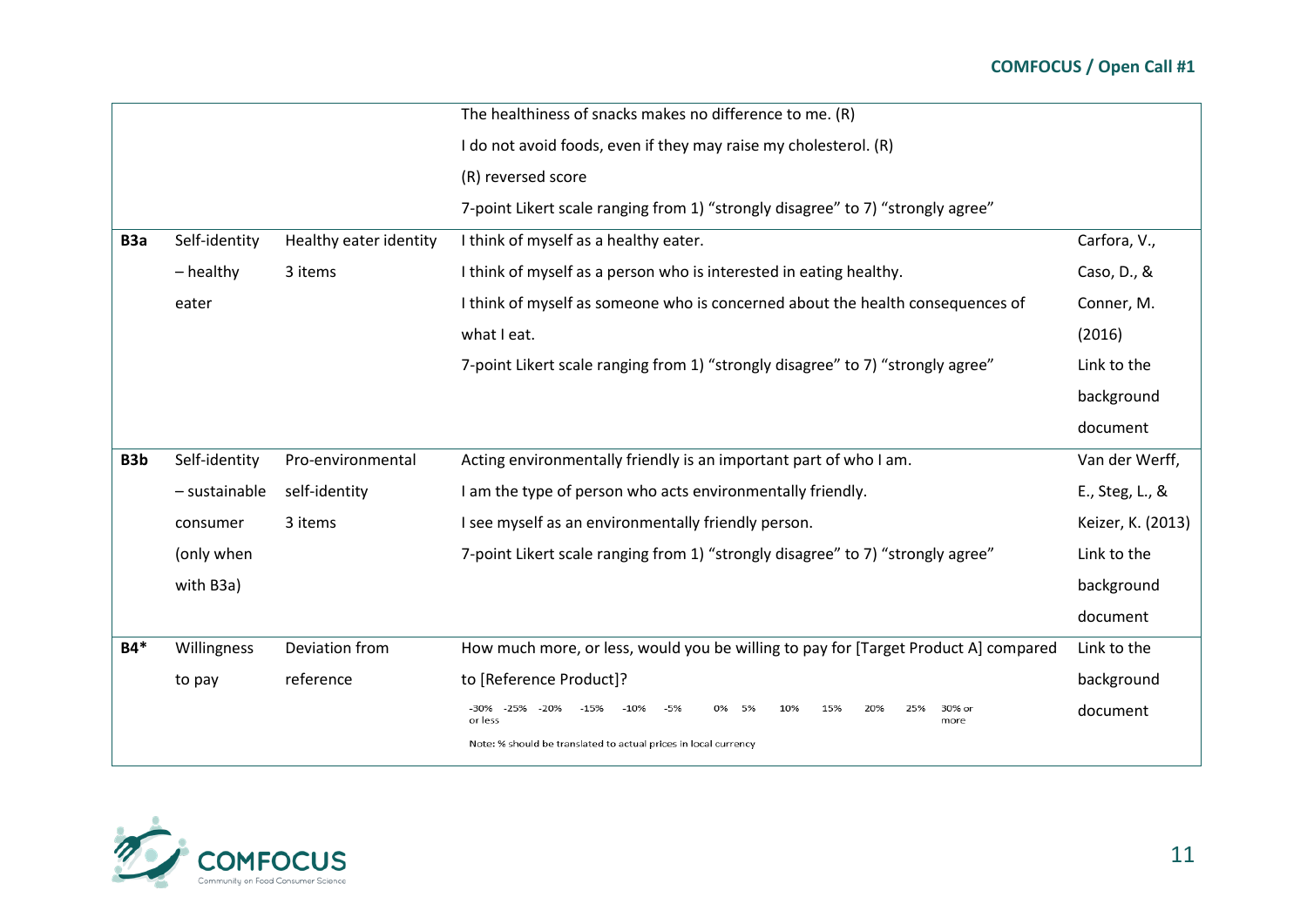| <b>B5*</b> | Food evoked   | EsSense25                   | Please select the words which describe how you feel right now. Select all that apply:<br>Nestrud, M.A, |                                  |                                                                |                   |
|------------|---------------|-----------------------------|--------------------------------------------------------------------------------------------------------|----------------------------------|----------------------------------------------------------------|-------------------|
|            | emotions      | 25 items                    | Active                                                                                                 | Good natured                     | Satisfied                                                      | Meiselman,        |
|            |               |                             | Adventurous                                                                                            | Guilty                           | Secure                                                         | H.L., King, S.C., |
|            |               |                             | Aggressive                                                                                             | Happy                            | Tame                                                           | Lesher, L.L.,     |
|            |               |                             | <b>Bored</b>                                                                                           | Interested                       | Understanding                                                  | Cardello, A.V.    |
|            |               |                             | Calm                                                                                                   | Joyful                           | Warm                                                           | (2016)            |
|            |               |                             | Disgusted                                                                                              | Loving                           | Wild                                                           | Link to the       |
|            |               |                             | Enthusiastic                                                                                           | Mild                             | Worried                                                        | background        |
|            |               |                             | Free                                                                                                   | Nostalgic                        |                                                                | document          |
|            |               |                             | Good                                                                                                   | Pleasant                         |                                                                |                   |
|            |               |                             | Check-all-that-apply                                                                                   |                                  |                                                                |                   |
| <b>B6*</b> | Expectations  | <b>Expectation profile</b>  |                                                                                                        | Food products/product categories |                                                                |                   |
|            | about food    | 11 items                    |                                                                                                        |                                  |                                                                |                   |
| <b>B6#</b> | Expected      | <b>Expected healthiness</b> |                                                                                                        | Food products/product categories |                                                                |                   |
|            | healthiness/  | 1 item                      |                                                                                                        |                                  |                                                                |                   |
|            | Health image  |                             |                                                                                                        |                                  |                                                                |                   |
| B7a        | Trust in food | 4 items                     |                                                                                                        |                                  | Farmers (producing plants and animals for human consumption)   |                   |
|            | system        |                             |                                                                                                        |                                  | Food manufacturers (preparing, preserving, and packaging food) |                   |
|            | actors        |                             | Retailers (supermarkets, markets, food stores)                                                         |                                  |                                                                |                   |
|            |               |                             |                                                                                                        |                                  | Authorities (government agencies at national and EU level)     |                   |

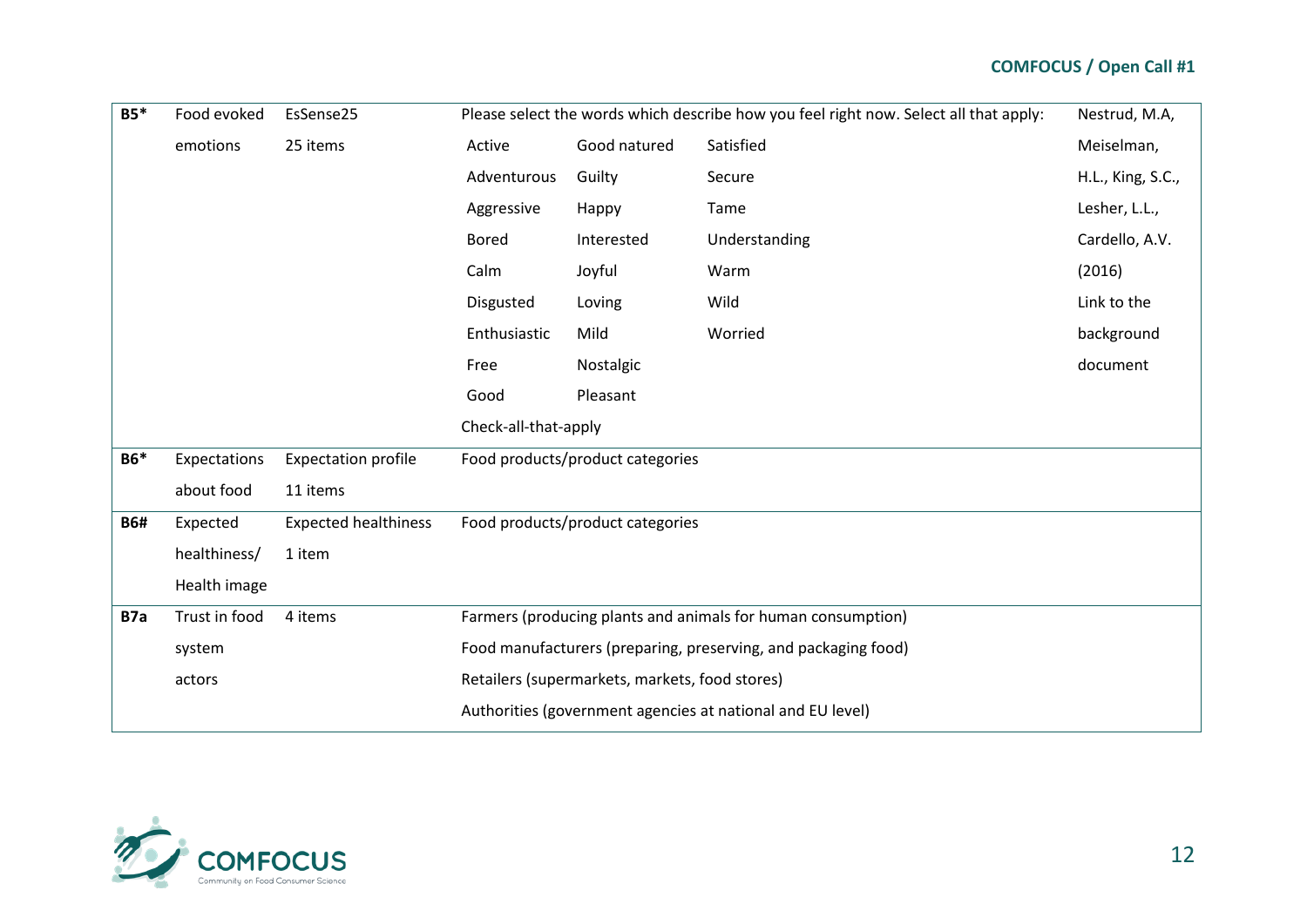| B7b | Trust in | 15 items | I am confident that food products are safe                                                 | Link to the |
|-----|----------|----------|--------------------------------------------------------------------------------------------|-------------|
|     | products |          | I am satisfied with the safety of food products                                            | background  |
|     |          |          | Generally, food products are safe                                                          | document    |
|     |          |          | I am confident that food products are healthy                                              |             |
|     |          |          | I am satisfied with the healthiness of food products                                       |             |
|     |          |          | Generally, food products are healthy                                                       |             |
|     |          |          | I am confident that food products are produced in a sustainable way (i.e.,                 |             |
|     |          |          | environmentally friendly, resource efficient, ethically responsible)                       |             |
|     |          |          | I am satisfied with the sustainability of food products (i.e., that they are produced in a |             |
|     |          |          | way that is environmentally friendly, resource efficient, ethically responsible)           |             |
|     |          |          | Generally, food products are produced in a sustainable way (i.e., environmentally          |             |
|     |          |          | friendly, resource efficient, ethically responsible)                                       |             |
|     |          |          | I am confident that food products are authentic (real, honest, genuine, not fake or        |             |
|     |          |          | artificial)                                                                                |             |
|     |          |          | I am satisfied with the authenticity of food products (that they are real, honest,         |             |
|     |          |          | genuine, not fake or artificial)                                                           |             |
|     |          |          | Generally, food products are authentic (real, honest, genuine, not fake or artificial)     |             |
|     |          |          | I am confident that food products are tasty                                                |             |
|     |          |          | I am satisfied with the taste of food products                                             |             |
|     |          |          | Generally, food products are tasty                                                         |             |
|     |          |          | 7-point Likert scale ranging from 1) "strongly disagree" to 7) "strongly agree"            |             |

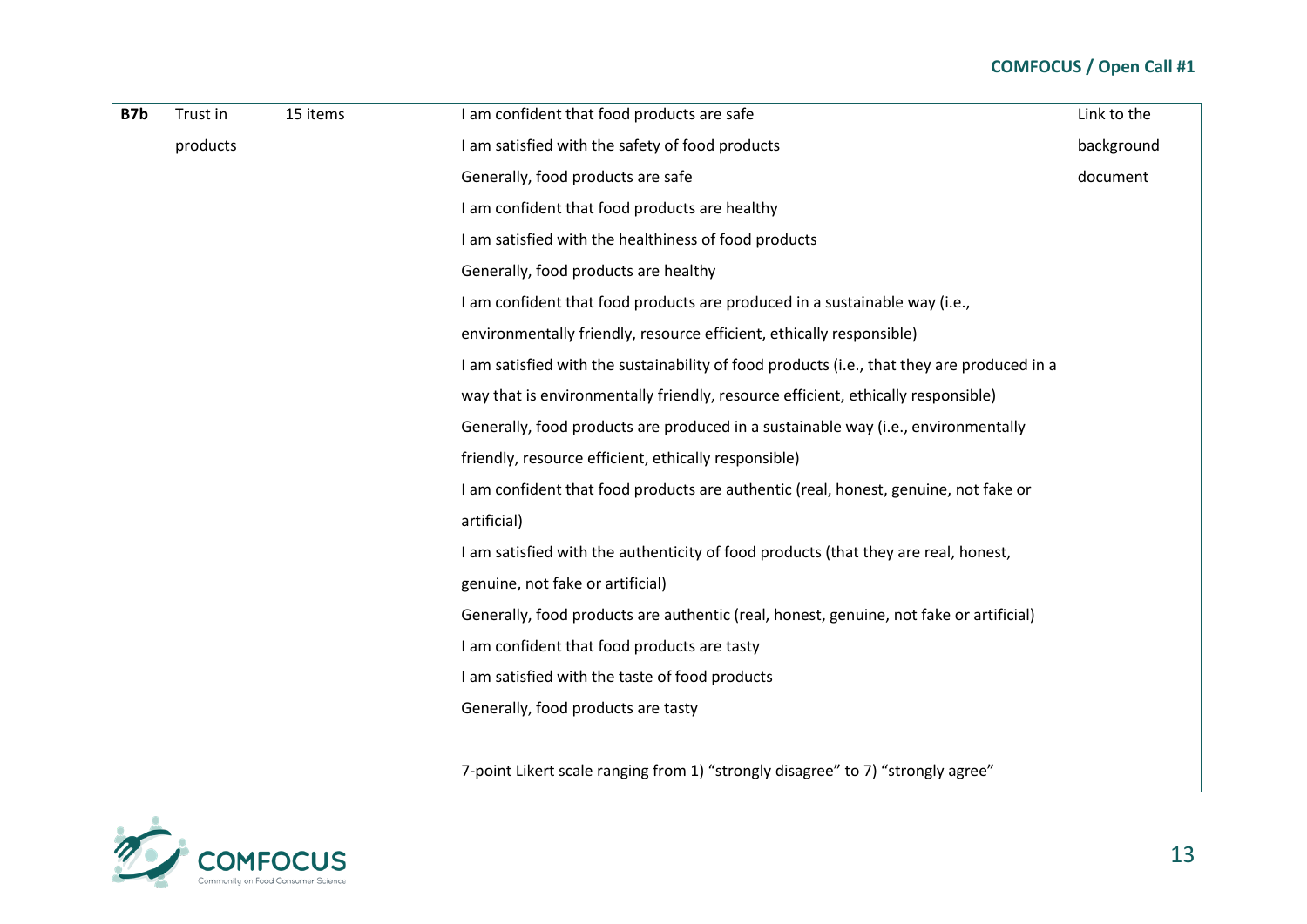| C1             | Age         | 2 items                | See the background document | Link to the       |
|----------------|-------------|------------------------|-----------------------------|-------------------|
|                | (Socio-     |                        |                             | background        |
|                | demographic |                        |                             | document          |
|                | s)          |                        |                             | (Deliverable 4.1) |
|                |             |                        |                             |                   |
| C <sub>2</sub> | Sex/Gender  | 2 items                | See the background document | Link to the       |
|                | identity    |                        |                             | background        |
|                | (Socio-     |                        |                             | document          |
|                | demographic |                        |                             | (Deliverable 4.1) |
|                | s)          |                        |                             |                   |
|                |             |                        |                             |                   |
| C <sub>3</sub> | Socio-      | 9 items (NB: C1 Age    | See the background document | Link to the       |
|                | economic    | and C2 Sex/Gender      |                             | background        |
|                | status      | identity also required |                             | document          |
|                | (Socio-     | to compute this        |                             | (Deliverable 4.1) |
|                | demographic | overall measure)       |                             |                   |
|                | s)          |                        |                             |                   |
|                |             |                        |                             |                   |
| C <sub>4</sub> | Educational | 1 item                 | See the background document | Link to the       |
|                | attainment  |                        |                             | background        |
|                |             |                        |                             | document          |
|                |             |                        |                             | (Deliverable 4.1) |

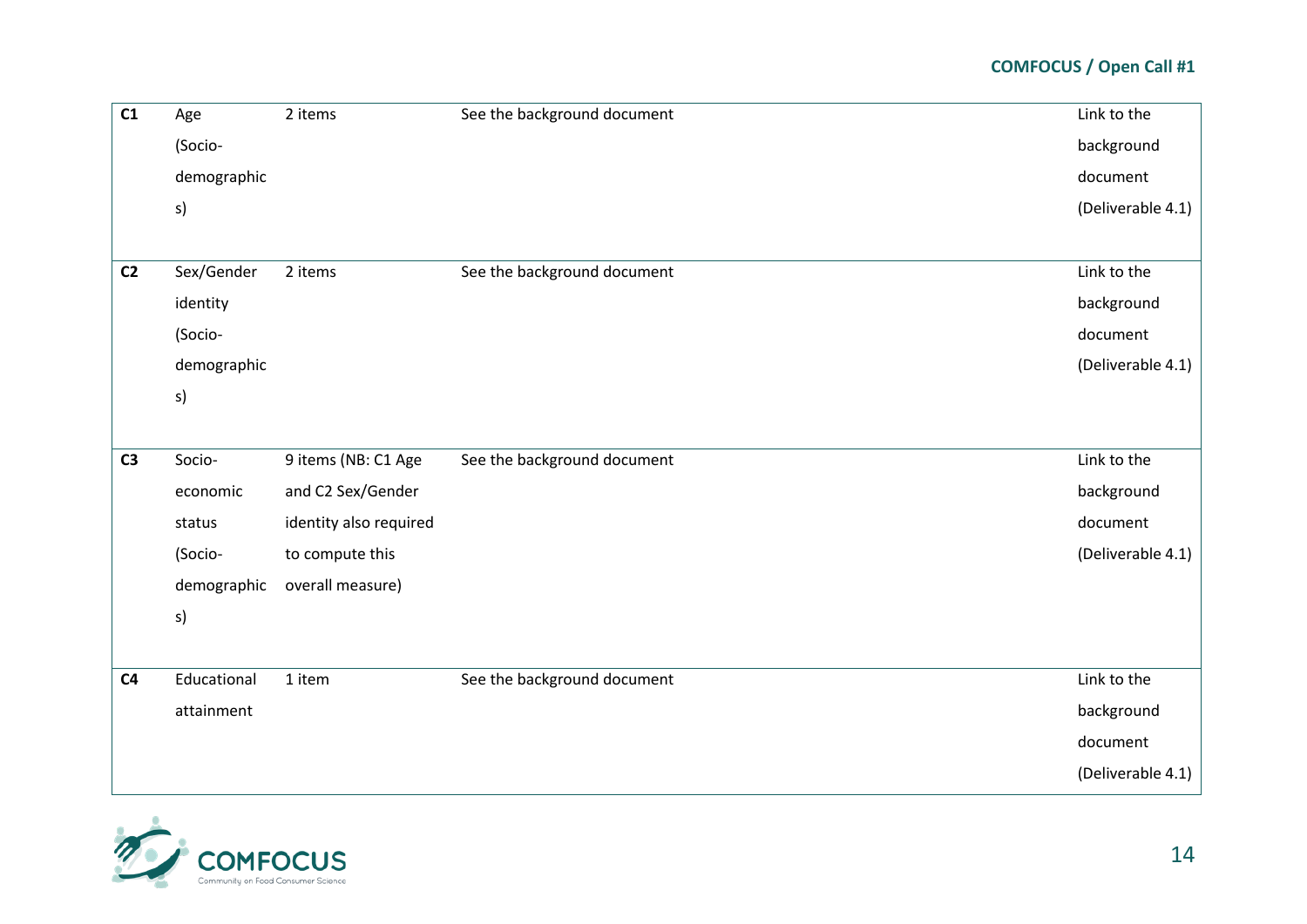| (Socio-     |
|-------------|
| demographic |
| э.          |

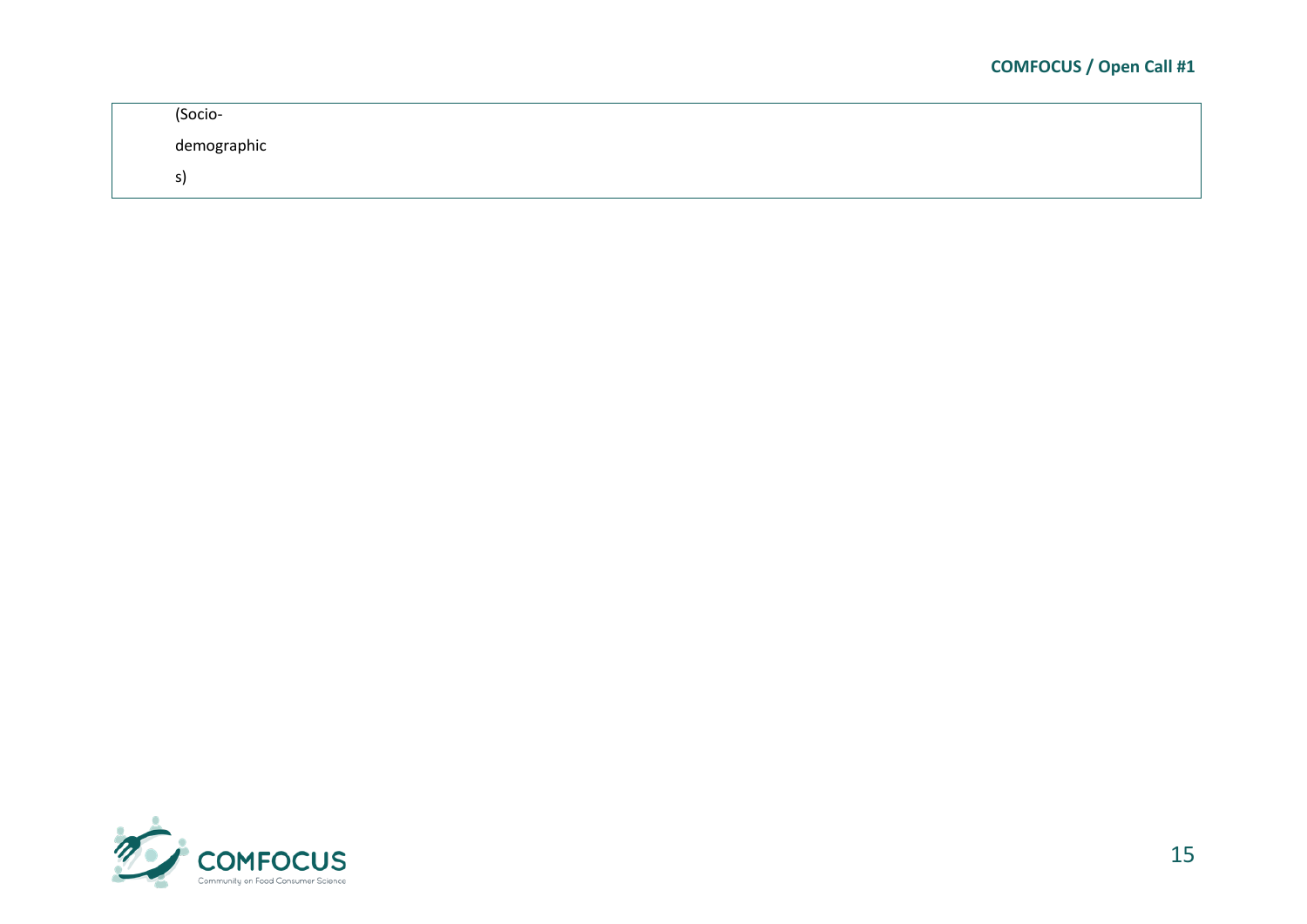#### <span id="page-15-0"></span>1.2.4 Data management

A primary aim of COMFOCUS is to develop a research infrastructure to connect scientists in this domain through connecting their scientific data, sharing protocols, best practices etc.

Pursuant to this, we will be inviting researchers (external to our project) to carry out small-scale studies to collect data independently of the Consortium, using key variables identified by EASYQUESTIONNAIRE Tool (EQT), on the understanding that they will then deposit a copy of said data with the Consortium for incorporation into the platform and further (consumer science) academic research purposes.

Consumer scientists will be invited by way of an open call for research proposals (Open Call 1), which will be assessed by the Consortium based on merit. The first call for proposals, Open Call 1, will be launched May 10, 2022.

The EASYQUESTIONNAIRE Tool (EQT) software is hosted by Wageningen University and Research. This tool can store both raw research data and meta data.

Once we have capacity to link the pooled datasets, we intend to expand our invitation to the research community at large. We acknowledge that this may require a change in hosting arrangements and further funding/infrastructure.

In addition to inviting consumer research scientists to conduct studies independently of the Consortium (Open Call 1).

To encourage participation, we need to ensure engaging with our platform is:

- simple,
- mutually beneficial,
- low risk (on both sides),
- transparent.

#### Phase 1 - Data Deposition (Open Call 1)

A simple application form is developed for proposals, and the Management Committee take decisions on those submitted (in accordance with the governance terms of the Consortium Agreement), on, at minimum, a monthly basis.

That access to the EASYQUESTIONNAIRE Tool (EQT) software is provided for free, or at cost (if necessary).

Wageningen University and Research is appointed as host of the pooled meta and research data in the first instance, because EQT has the capacity to store these data, and determining a separate IT infrastructure for the platform will take significant time and probably more investment.

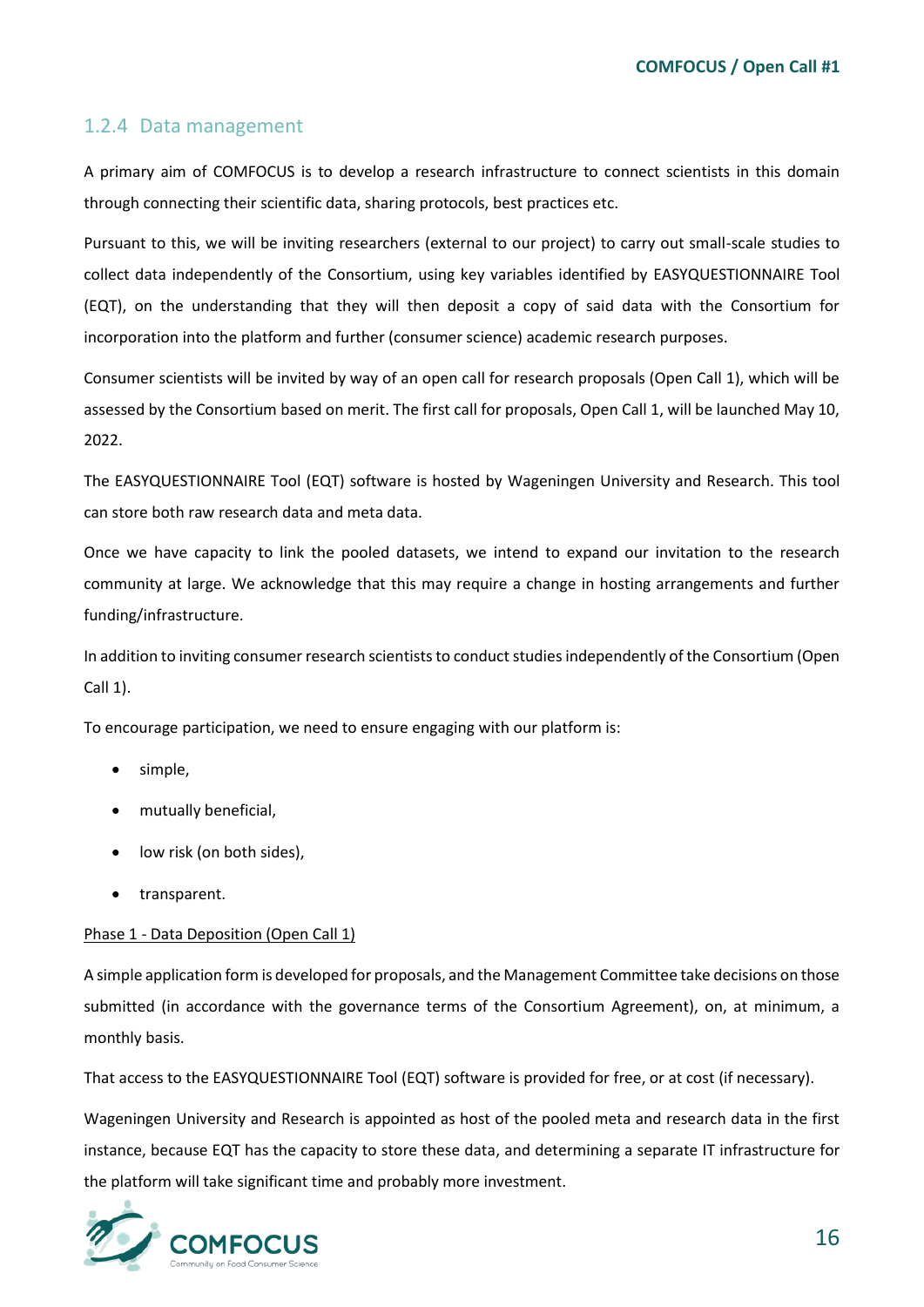As hosts of this key software, Wageningen University should be responsible for executing any legal agreements in respect of data deposition on behalf of the Consortium, in the first instance.

A simple (sensible) non-negotiable data deposition agreement template is developed, which is available for review when each 'call for proposals' opens. It will:

- Provide a licence to access and use EQT.
- Request that only copies of data be deposited researchers shall otherwise be free to use the data they collect as they see fit.
- Compel researchers to use 'public interest' as their legal basis for collection of personal data, as opposed to consent (because 'research' is automatically considered a compatible purpose).
- Require all data be collected in accordance with applicable laws and include a warranty in this respect - Belgian (EU) law will apply to the interpretation of the agreement.
- Require that data must be comprehensively anonymised at source.

Depositor grants to Consortium a non-exclusive, sublicensable licence to use the data for **further research purposes**, including but not limited to train our data visualisation models and representational learning tools for the future research infrastructure. This licence needs to be for broad research purposes to allow for evolution of the platform.

Grant an automatic, non-exclusive, non-sublicensable licence to access and use the pooled dataset in the platform for further **academic research purposes** to anyone who deposits data.

Ensure acknowledgement of Consortium funding in any dissemination activities such as journal publications, conference presentations, etc.

This agreement be issued as non-negotiable to minimise the administrative burden of this exercise.

Calls for proposals will be restricted to institutions in EU Member States, the UK and other countries who have secured an adequacy rating from the EU, in the first instance.

Also, if possible, we should incorporate a further level of data encryption into our data linking process, to ensure a robust approach to data protection.

#### **Data Access**

The intention is for the platform to eventually evolve to allow for mere access to the platform data, for research which does not require the use EASYQUESTIONNAIRE Tool (EQT). This would require a separate (nonnegotiable) template, which, contrary to the above:

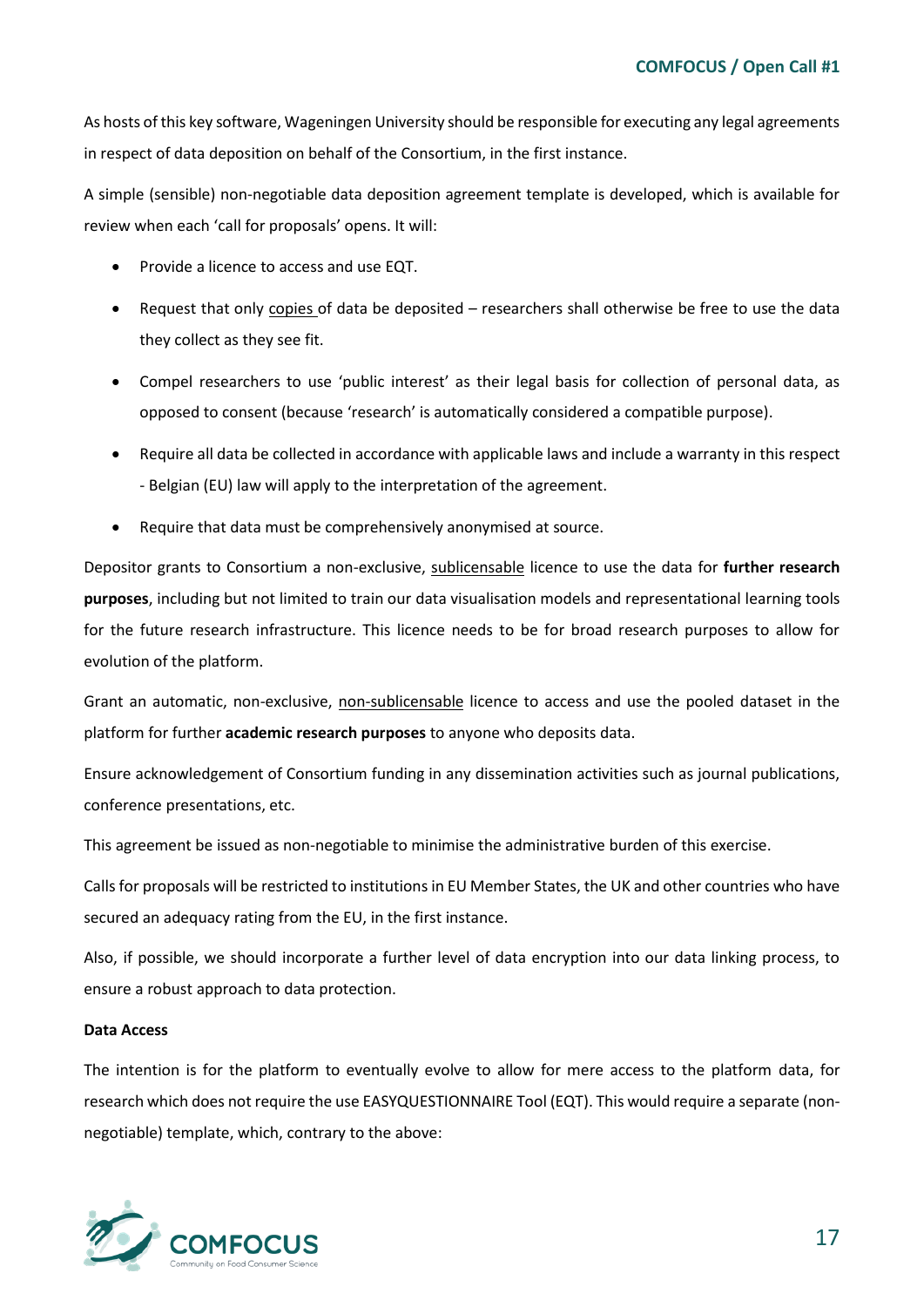Would require a copy of any metadata data generated through analysis of COMFOCUS data be deposited back in the platform.

Does not include an automatic licence to the pooled dataset at large.

Proposals for Data Access will only be accepted for a limited dataset – as opposed to the platform dataset at large, based on the proposal submitted - but otherwise will be subject to the same decision-making procedure outlined above.

Finally, the intention is that, in time, all of the above be adapted to allow for engagement by institutions outside of the EU/Adequacy Rating.

## <span id="page-17-0"></span>**2. Timeline**

The COMFOCUS Open Calls #1 for Virtual Access (VA) is open to researchers working in EU Member States and Associated Countries as well as in Third Countries<sup>3</sup>.

A one-stage application process will be adopted within this Open Call.

Stage 1 application deadline: 31/07/2022





## <span id="page-17-2"></span><span id="page-17-1"></span>**3. Funding**

For the COMFOCUS Open Call #1 no funding scheme is applicable.

Main benefits for the target audience:

• access to COMFOCUS knowledge platform: discussion forum, library (with harmonised measures and protocols), COMFOCUS tools access to expertise within the consortium as well as mentoring,

<sup>&</sup>lt;sup>3</sup> List of Participating Countries in Horizon Europe: https://ec.europa.eu/info/fundingtenders/opportunities/docs/2021-2027/common/guidance/list-3rd-country-participation\_horizon-euratom\_en.pdf

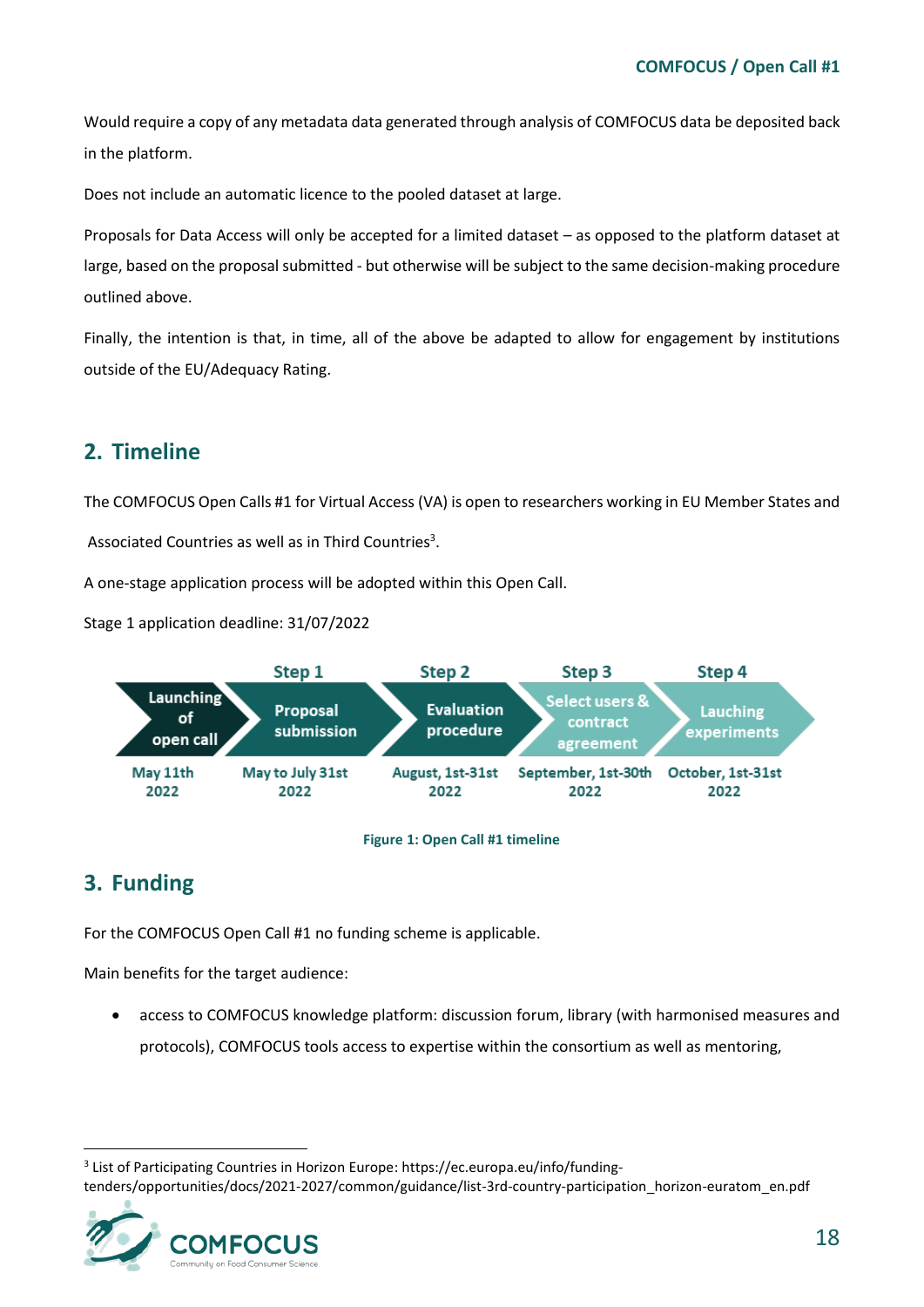- connect one researcher to one or more researchers so that they can be independently contacted and decide whether that would like to collaborate/share/link data,
- Easy questionnaire tool (quick and simple for researchers to make questionnaires with harmonized measured),
- the possibility to shape the community in the future,
- the access to future funding opportunities.

## <span id="page-18-0"></span>**4. Eligible Applicants**

Proposals for Virtual Access (VA) need to fulfil certain criteria.

#### **Who can apply?**

The main criteria to be met are:

- 1. Each applicant should be aged 18 years or older.
- 2. An applicant (or the majority of the applicants within a group) must be employed by an organisation established in one of the aforementioned countries.
- 3. An applicant (or the majority of the applicants within a group) must not be employed by the organisation/ legal entity operating the VA infrastructure.
- 4. An applicant should be an early career researcher or industry researcher, with a minimum requirement that the data collection should be part of a Master's Thesis (Bachelor's Thesis not allowed).
- 5. An applicant should have a proficient level of use of English (at least B2).
- 6. Number of proposals per applicant: each individual may participate in more than one application. In the event of sufficient proven suitability of the proposals, a proportional distribution will be made among the applicants.

Be aware that all information provided will be verified during the evaluation process. If any false information is detected, the proposal will be immediately excluded.

## <span id="page-18-1"></span>**5. Submission Process**

Proposal submission involves 3 steps, as outlined below. Proposals have to be submitted online via the project website[: https://www.comfocus.eu/open-calls/](https://www.comfocus.eu/open-calls/)

The evaluation of proposals will be based on the information provided in the completed application form (Table 2), which should be correct, sufficient and adequate for purpose, taking into account the evaluation criteria as outlined in Chapter 6.

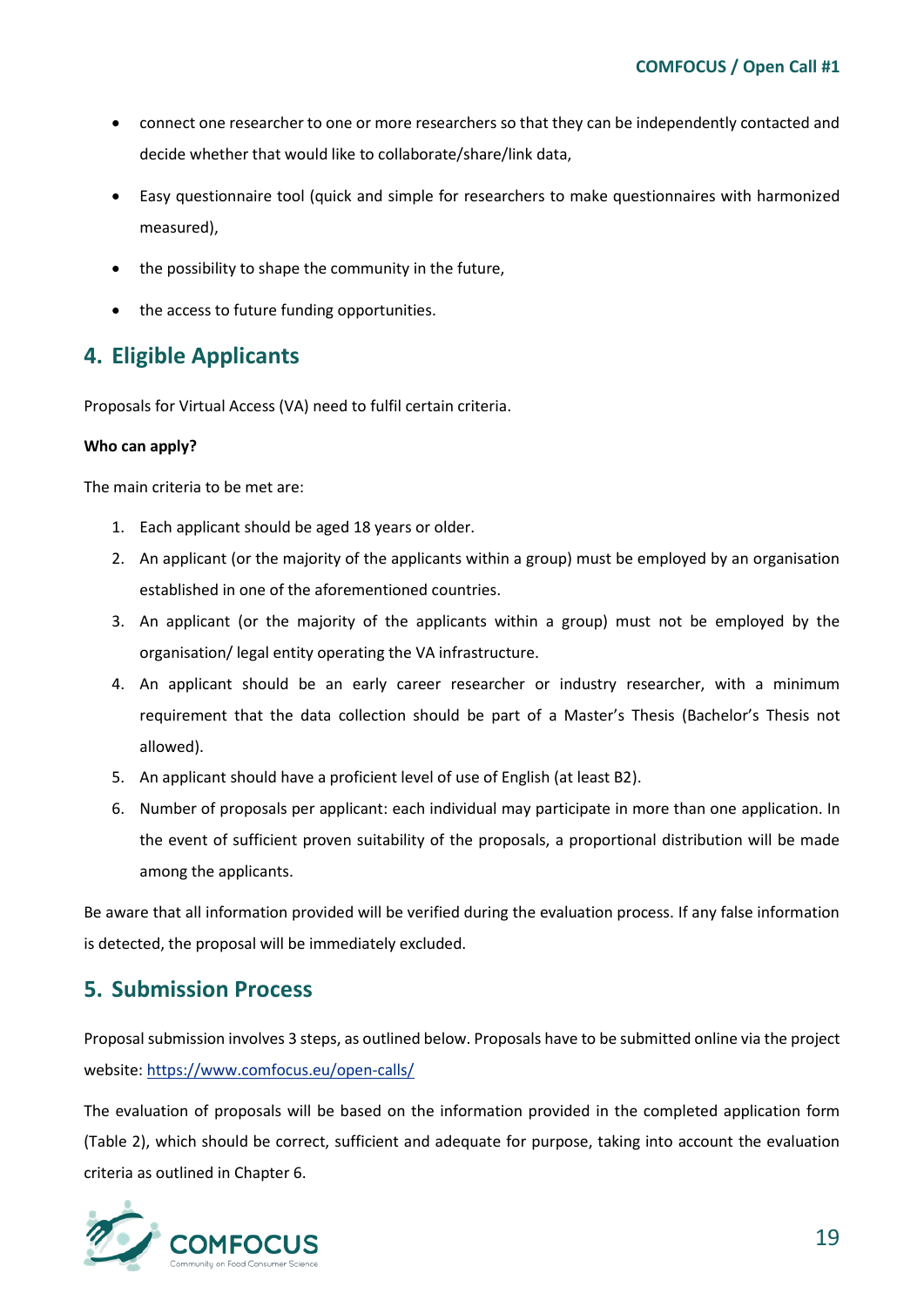#### <span id="page-19-0"></span>**Table 3: Application form**

| <b>General Description of Project</b>            |                                                                       |  |  |
|--------------------------------------------------|-----------------------------------------------------------------------|--|--|
| Full name / Research team                        |                                                                       |  |  |
| <b>Country</b>                                   |                                                                       |  |  |
| <b>Institution</b>                               |                                                                       |  |  |
| <b>Contact (e-mail)</b>                          |                                                                       |  |  |
|                                                  | ⊠ Food use frequency                                                  |  |  |
|                                                  | ⊠ Intentions                                                          |  |  |
|                                                  | $\boxtimes$ Subjective assessment of past behaviour                   |  |  |
|                                                  | ⊠ Subjective nutrition knowledge                                      |  |  |
|                                                  | ⊠ Objective nutrition knowledge                                       |  |  |
|                                                  | $\boxtimes$ Attitude towards nutritionally healthy eating             |  |  |
|                                                  | $\boxtimes$ Self-identity – healthy eater                             |  |  |
| <b>List of construct</b>                         | $\boxtimes$ Self-identity – sustainable consumer (only when with B3a) |  |  |
|                                                  | ⊠ Willingness to pay                                                  |  |  |
|                                                  | ⊠ Emotional responses                                                 |  |  |
|                                                  | $\boxtimes$ Expectations about food                                   |  |  |
|                                                  | ⊠ Expected healthiness/Health image                                   |  |  |
|                                                  | ⊠ Trust                                                               |  |  |
|                                                  | ⊠ Socio-demographics                                                  |  |  |
| <b>Research contribution</b>                     |                                                                       |  |  |
| A brief description of the research contribution |                                                                       |  |  |
|                                                  |                                                                       |  |  |
|                                                  |                                                                       |  |  |
|                                                  |                                                                       |  |  |
| <b>Consent of the</b>                            |                                                                       |  |  |
| institution/supervisor                           | <b>Upload document</b>                                                |  |  |
|                                                  |                                                                       |  |  |

#### **Applicant commitment**

The awarded applicant commits to:

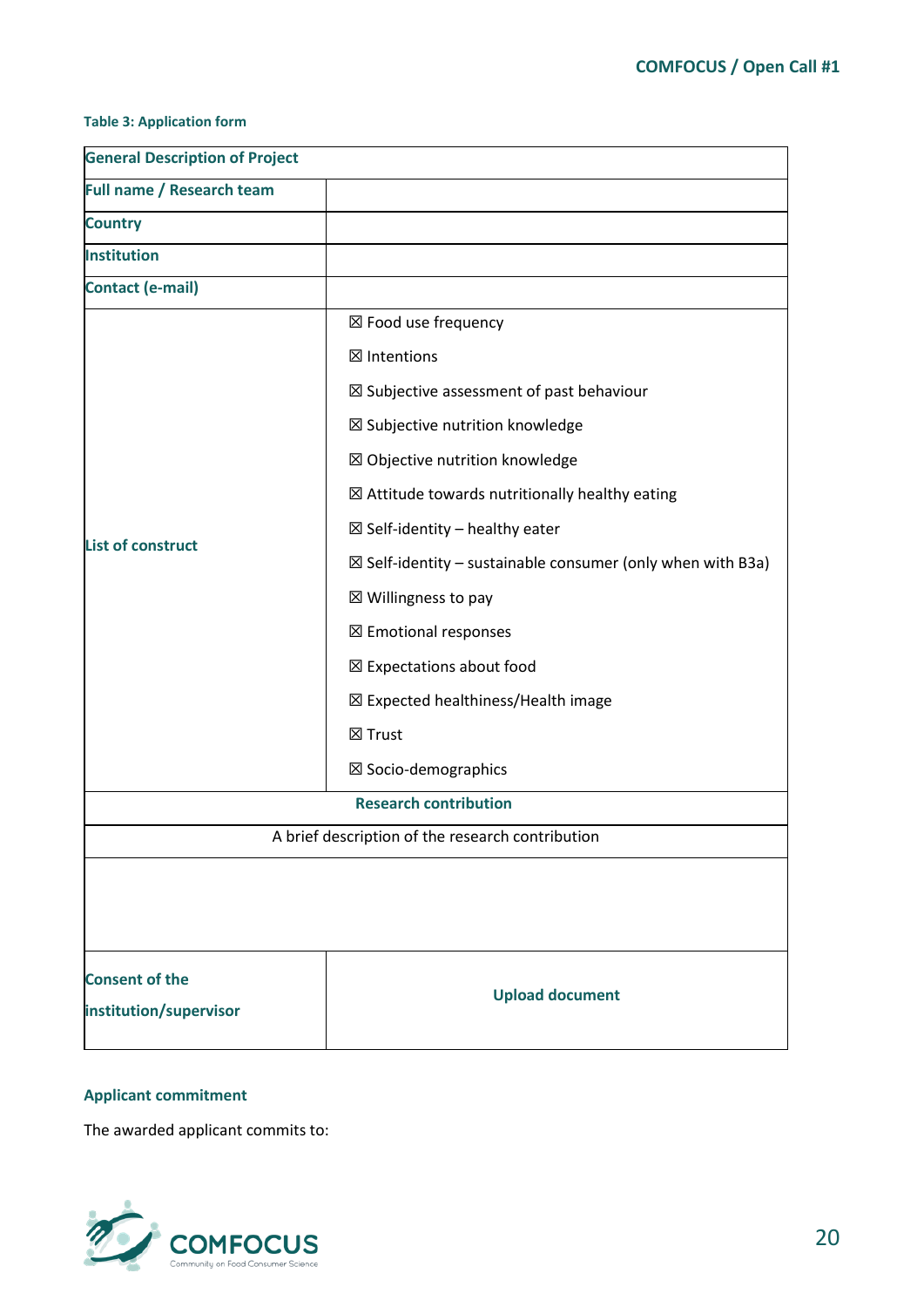• Join the COMFOCUS project as a Stakeholder, and work within the COMFOCUS processes and procedures, including data sharing.

• Allow the COMFOCUS project to re-use results of the deployed service as appropriate within proof of concept and demonstrating activities within the scope of the GA and CA.

• Acknowledge the role of the COMFOCUS project in all publications which include the results from the execution of the awarded project. Users shall use the following (or equivalent) wording in such acknowledgements: "We acknowledge the COMFOCUS project [GA 101005259] for the support received. Specifically, we gratefully appreciate the support of using [name of installation facilitated by person/people] from [organisation name], [country]."

## <span id="page-20-0"></span>**6. Evaluation and Selection Process**

The evaluation process involves 3 stages, as outlined below.

#### **Stage 1 – Eligibility evaluation**

Initial filtering to discard non-eligible proposals based on the eligibility evaluation. All proposals received within the COMFOCUS Open Call #1, will be first checked according to the following items:

- 1. Type of Beneficiary: see above Eligible Applicants. [Y/N]
- 2. Project domains: The proposal is submitted under the project domains. [Y/N]
- 3. English language: English is the official language for the Open Call. The proposal must be in English in all its mandatory parts in order to be eligible. If the mandatory parts of the proposal are in any other language, the proposal will not be eligible. [Y/N]
- 4. Submission system: All the proposals should be submitted through the submission system on the COMFOCUS website. Proposals submitted by any other means will not be evaluated. [Y/N]
- 5. Submission before the Deadline: Applications must be submitted by the closing time and date published in the Open Call. Late proposals will not be admitted. [Y/N]
- 6. Absence of conflict of interest: Applicants shall not have any potential conflict of interest with the COMFOCUS project. [Y/N]
- 7. Required documentation complete. All the requested documents must be submitted correctly. [Y/N]

Proposals being marked as non-eligible will get a rejection letter including the reasons (1 to 7) for being catalogued as non-eligible. No further feedback on the process will be given.

#### **Stage 2 – Individual evaluation**

All eligible proposals will be evaluated by two COMFOCUS evaluators. The evaluators will be selected based on their expertise accordingly with the specific characteristics of the proposed project.

The proposals will be evaluated on the following criteria:

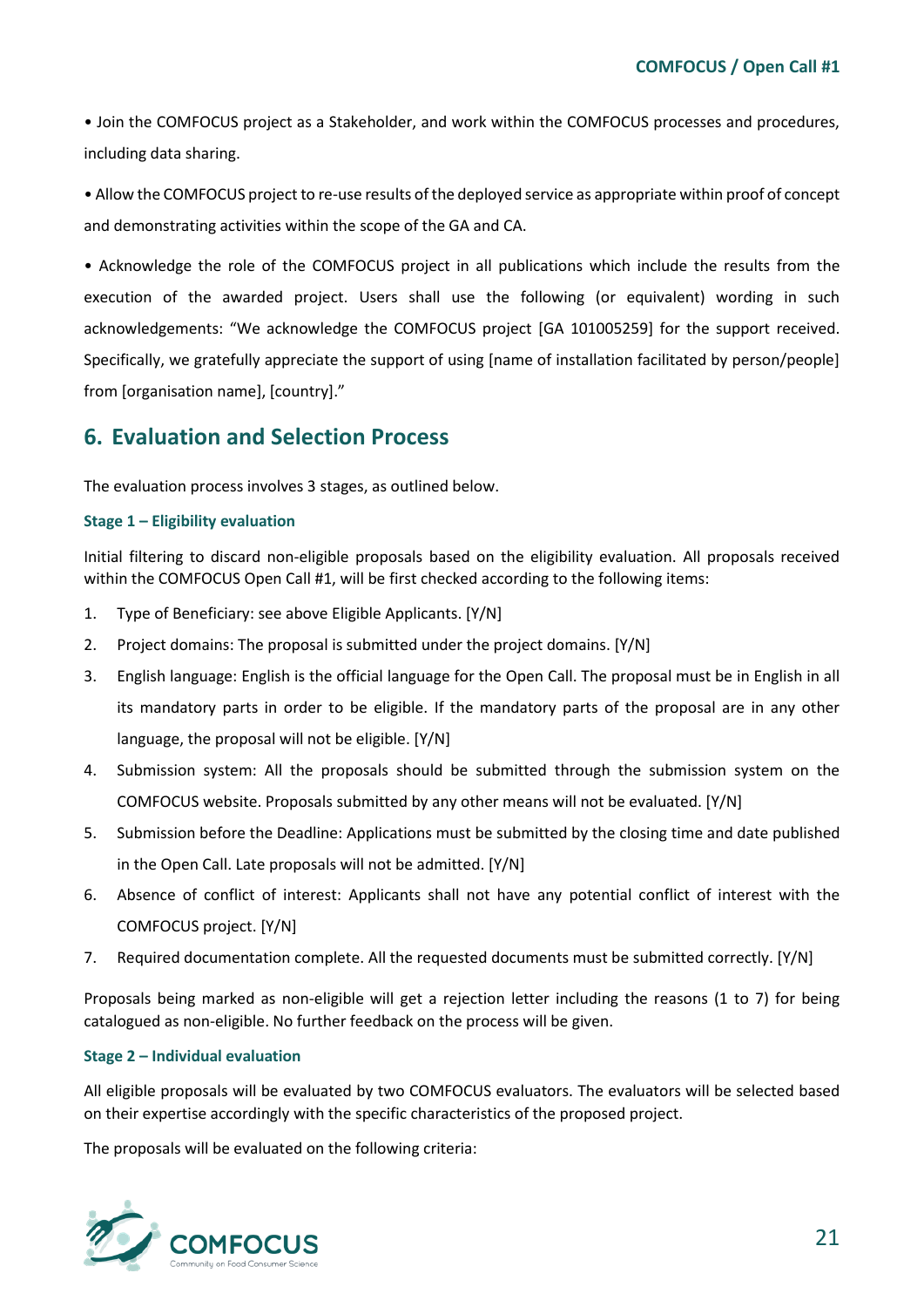| <b>Evaluation Criteria</b>                                                                   | <b>Scoring</b> |
|----------------------------------------------------------------------------------------------|----------------|
| Research description (research design, sample size, research questions, data   Scoring (0-5) |                |
| connectors)                                                                                  |                |
|                                                                                              |                |

#### **Scoring**

0 – Proposal fails to address the criterion or cannot be assessed due to missing or incomplete information.

1 – Poor. The criterion is inadequately addressed or there are serious inherent weaknesses.

2 – Fair. The proposal broadly addresses the criterion, but there are significant weaknesses.

3 – Good. The proposal addresses the criterion well, but a number of shortcomings are present.

4 – Very good. The proposal addresses the criterion very well, but a small number of shortcomings are present.

5 – Excellent. The proposal successfully addresses all relevant aspects of the criterion. Any shortcomings are minor.

| <b>Ethical assessment</b>                                                                                                                                                                                                                                                              | <b>Yes</b> | <b>No</b> |
|----------------------------------------------------------------------------------------------------------------------------------------------------------------------------------------------------------------------------------------------------------------------------------------|------------|-----------|
| Do you find ethical issues present in this proposal?                                                                                                                                                                                                                                   | П          | П         |
| Please, indicate if the proposed research will confront ethical issues that may                                                                                                                                                                                                        |            |           |
| be related to conflicts of interest between funders and researchers, to the                                                                                                                                                                                                            |            |           |
| interests and safety of participants, to the security of data and to the security<br>of the researchers.                                                                                                                                                                               |            |           |
|                                                                                                                                                                                                                                                                                        |            |           |
| If yes, are the ethical issues handled satisfactorily?                                                                                                                                                                                                                                 |            |           |
| Please, indicate if the proposal sufficiently addresses the following issues: i.e.<br>conflicts of interest; recruitment of participants; consent by participants;<br>informed consent form; security of data; secondary data collection; research<br>risks; research in unsafe areas. |            |           |

#### **Stage 3 – Final Evaluation**

Once the individual experts to whom proposals have been assigned have completed their evaluations, a final evaluation meeting is convened to enable joint consideration of proposals by the COMFOCUS Independent Selection Panel. During the meeting, the panel members will consider each proposal and agree on a final mark for each of the evaluation criteria and an overall mark (score) for the proposal.

Proposals recommended for scheduling will then be ranked according to their overall score. Evaluators will justify their marks with constructive and informative comments. The COMFOCUS Independent Selection Panel will agree on an overall Final Evaluation Report. All applicants will be given feedback on the outcome of the evaluation.

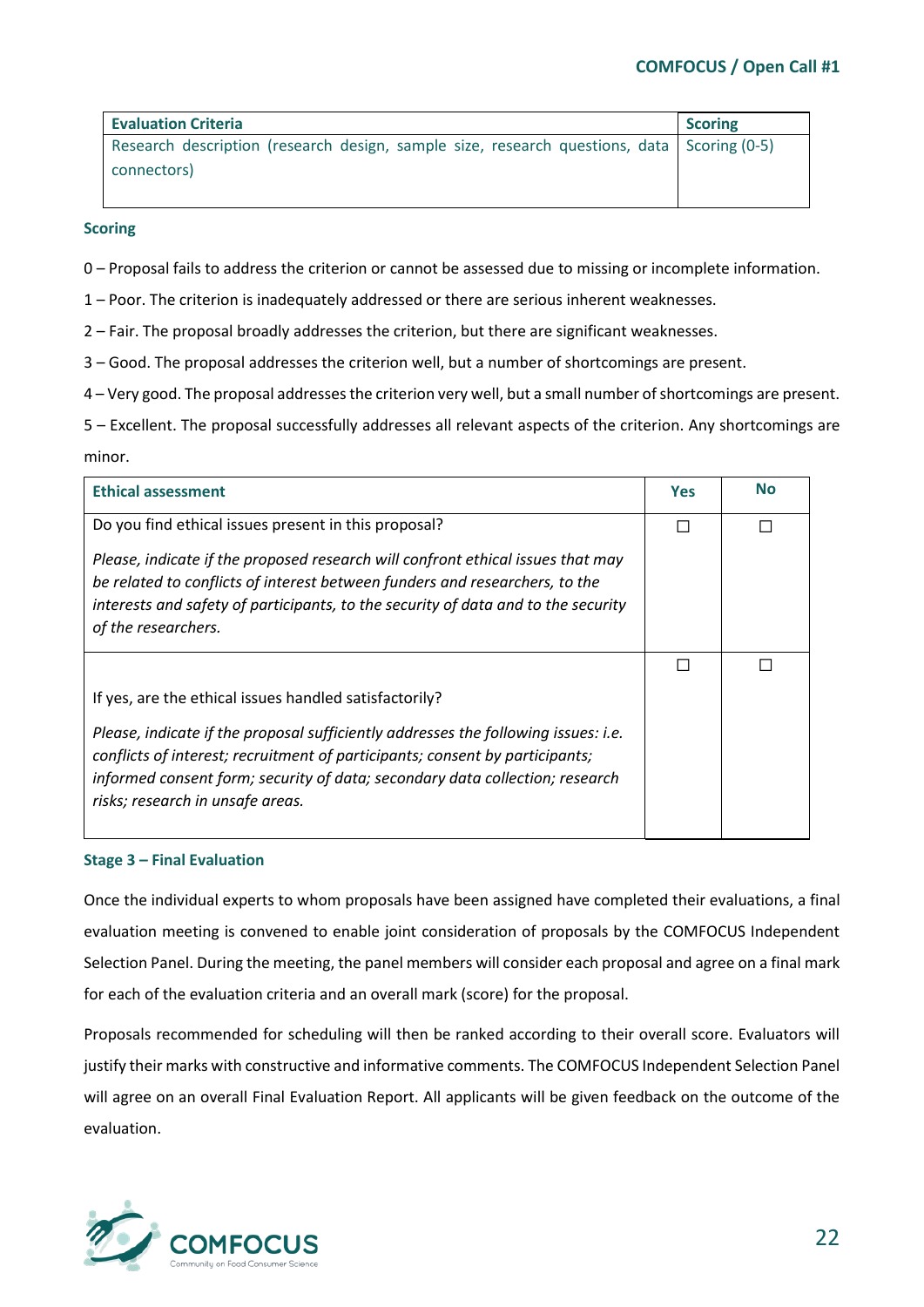#### **Priority order for proposals with the same score**

Given equal scores on proposal criteria, the selection process will give priority to research projects:

- a) first-time users,
- b) early career researchers,
- d) to maintain gender balance.